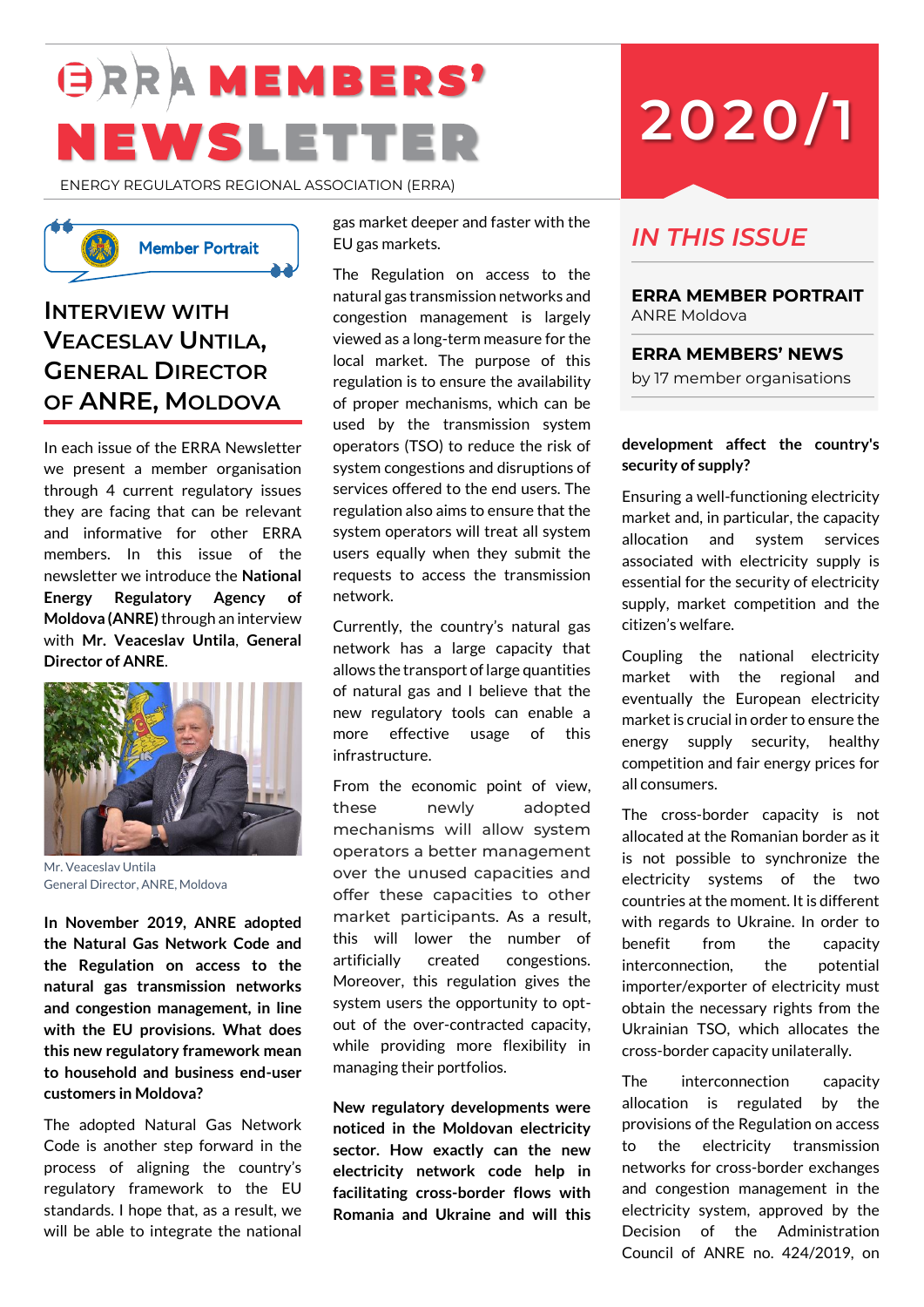November 22, 2019. The Regulation sets fair rules for capacity allocation for the available interconnections between the electricity system of the Republic of Moldova and the electricity systems of the neighboring countries, in order to ensure that the cross-border exchanges of electricity are done under equal, transparent and non-discriminatory conditions for all market participants. The Regulation also sets rules regarding congestion management for interconnections, which allows a healthier competition on the national electricity market.

Once the agreements between the TSO from the Republic of Moldova and the TSOs from the neighboring countries are signed, the capacity allocation will be made together by the two TSOs, and not unilaterally as it is at the moment. This is a very important step when initiating the discussions on coupling the regional electricity markets.

On November 22, 2019, ANRE has also approved the Electricity Network Code – a very important document, which transposes 3 European network codes into the national legislation. The Code regulates the procedure of connecting new system users to the electricity networks, which include power stations, electricity systems, electric lines and modules, and consumption places that can provide system services to system operators.

The approval of the Electricity Network Code allows a state intervention in the electricity market, which can save significant costs for market participants. The main benefits of the regulatory intervention are:

■ ensuring non-discriminatory access to electricity networks and thus promoting competition on the electricity market;

- new system users can bring an increased efficiency to the electricity system operation and development;
- ensuring and improving the transparency and reliability of the information shared, by generating an ongoing information flow between the main electricity market players;
- ensuring the security of longterm electricity supply.



Members of the Administration Council of ANRE

**ANRE representative has recently updated the ERRA Customer and Retail Markets Working Group during its meeting in December in Budapest regarding the procedure for granting compensation to consumers in case of low service quality performance of DSO. How did other customer protection measures improve in Moldova over the period of the last 12 months?**

During the last 12 months, secondary legislation forced DSOs to provide compensations for non-compliance with quality indicators, even if the notification is made by a phone call, a letter or an email. This mechanism simplifies the procedure of informing the DSO about the consumer request. At the moment, the DSOs are preparing the action plans on mechanisms of automatic compensation given to final consumers. The automatic compensation is scheduled to be operational at the beginning of 2021.

With regards to consumer rights and obligations, ANRE approved a consumer guide, that explains all

the procedures that need to be followed when connecting to the grid, signing a supply contract, receiving and paying bills etc. Also, ANRE has drafted informational flyers that will be offered to consumers in the next informational campaign.

**According to the Moldovan National Renewable Energy Action Plan (NREAP), the energy sector is set to reach a target of at least 10% of total electricity generation from renewable sources this year. How exactly does ANRE support this ambitious goal and what is the technology that presents the biggest potential in contributing to it?**

Around 75% of the total energy used in the Republic of Moldova is imported. The lack of a free energy market and alternative sources has a significant influence on energy sector competitiveness and thus for the national economy. The main reason that limits the diversification of electricity sources is the shortage of local production capacities and no physical interconnection with the European electricity system (ENTSO-E system).

To overcome the current challenges of the energy market the country has set the following priorities:

- 1. Promoting energy efficiency and the use of energy from renewable sources;
- 2. Ensuring the security of electricity supply;
- 3. Developing competitive energy markets.

The Republic of Moldova launched the process of harmonizing the national legislation for energy efficiency and renewable sources in 2007. The results are modest compared to the objectives set.

The share of energy produced from renewable sources is still quite low. During 2018, the total amount of electricity produced from renewable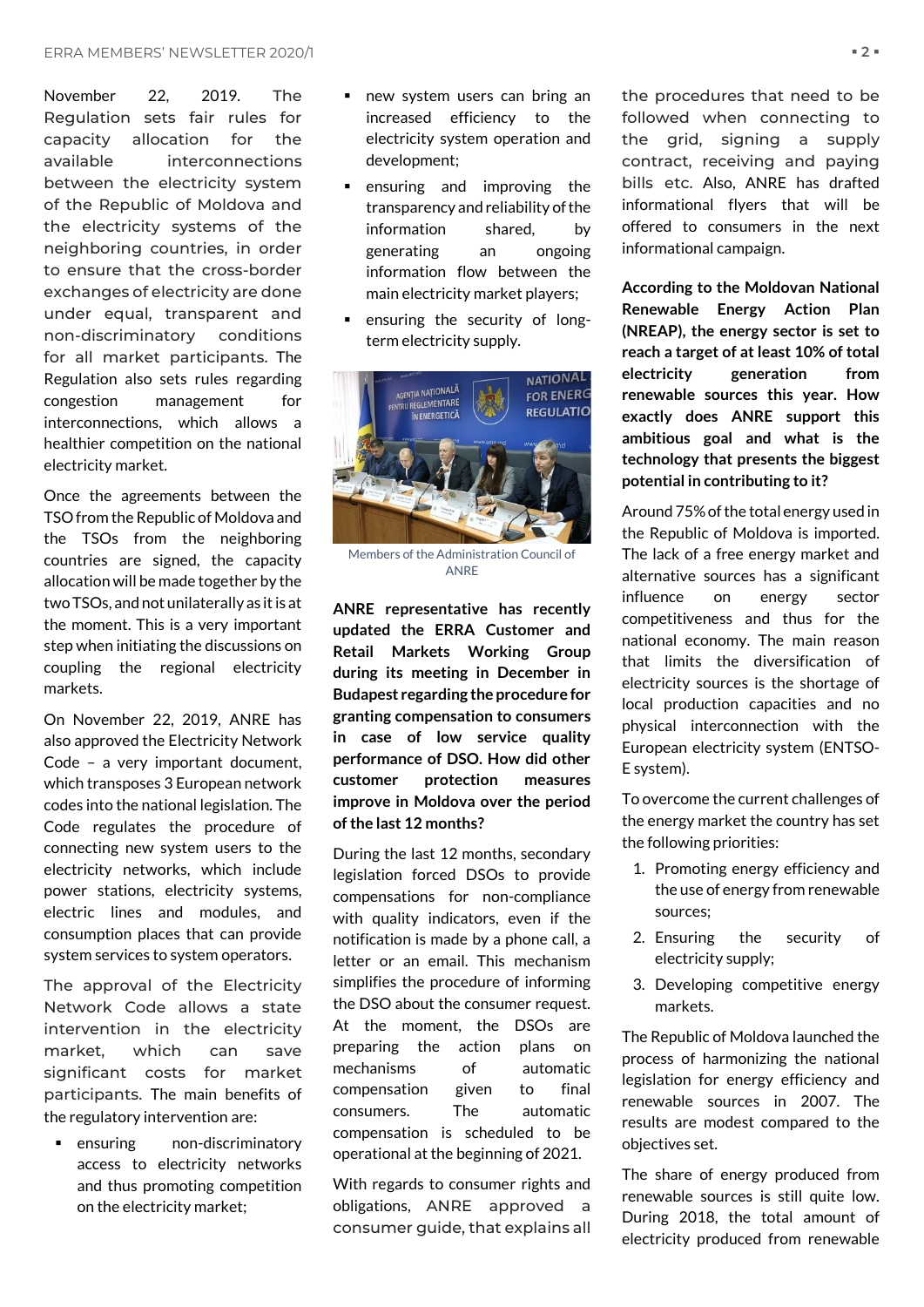sources was 51.66 GWh, or less than 2%, compared to the 10% target set for 2020. It is encouraging however, as the 51.66 GWh of electricity produced in 2018 is an increase of around 71.1% compared to 2017.

In 2016, the Moldovan Parliament has finalized the process of harmonizing the legislation on renewables by adopting the norms and principles of the European Directive no. 2009/28 / EC on promoting the use of energy from renewable sources. The regulations came into force in 2018.

As an emerging market with a weak competitive environment, the Republic of Moldova obviously needs investments. There are currently two combined support schemes used to promote investments and development of electricity production capacities from renewable sources: 1) feed-in tariffs, determined and established by the regulator, and 2) fixed prices set following the tenders organized by the Government.

The producers that get the status of eligible producers will benefit from the tariffs/prices set for a period of 15 years, from the day the power plant launches its operations. Ensuring the status of eligible producers following an auction will result in lowest possible prices for electricity produced from renewables.

ANRE has approved the necessary secondary regulatory framework, including fixed tariffs for electricity produced from renewable sources with installed capacities of power plants below the capacity limit approved by the Government. By establishing clear guidelines to develop and diversify the production

and use of renewable energy in the Republic of Moldova ANRE has created a legal framework that allows using the full potential of renewable energy sources. The adopted regulatory framework meets the requirements of the national market as well as technical requirements of EU energy markets. ■

# **ERRA MEMBERS' NEWS**

| Public Services Regulatory Commission (PSRC), Armenia          |    |  |
|----------------------------------------------------------------|----|--|
| E-Control, Austria                                             | 5  |  |
| Azerbaijan Energy Regulatory Agency (AERA)                     | 5  |  |
| <b>Bhutan Electricity Authority (BEA).</b>                     | 6  |  |
| Regulatory Commission for Energy in                            |    |  |
| Federation of Bosnia and Herzegovina (FERK)                    | 6  |  |
| <b>Croatian</b> Energy Regulatory Commission (HERA)            | 7  |  |
| Energy Regulatory Office (ERO), Czech Republic                 | 7  |  |
| Georgian National Energy and Water Supply Regulatory           |    |  |
| <b>Commission (GNERC)</b>                                      | 8  |  |
| Hungarian Energy and Public Utility Regulatory Authority (HEA) | 9  |  |
| Public Utilities Commission (PUC), Latvia                      | 9  |  |
| National Energy Regulatory Council (NERC), Lithuania           | 10 |  |
| Energy and Water Services Regulatory Commission (ERC),         |    |  |
| <b>North Macedonia</b>                                         | 12 |  |
| Peru's Regulatory Agency for Investment in Energy and Mining   |    |  |
| (Osinergmin)                                                   | 13 |  |
| Romanian Energy Regulatory Authority (ANRE)                    | 14 |  |
| Energy Agency of the Republic of Serbia (AERS)                 | 15 |  |
| Energy Market Regulatory Authority (EMRA), Turkey              | 15 |  |
| National Association of Regulatory Utility Commissioners       |    |  |
| (NARUC), USA                                                   | 16 |  |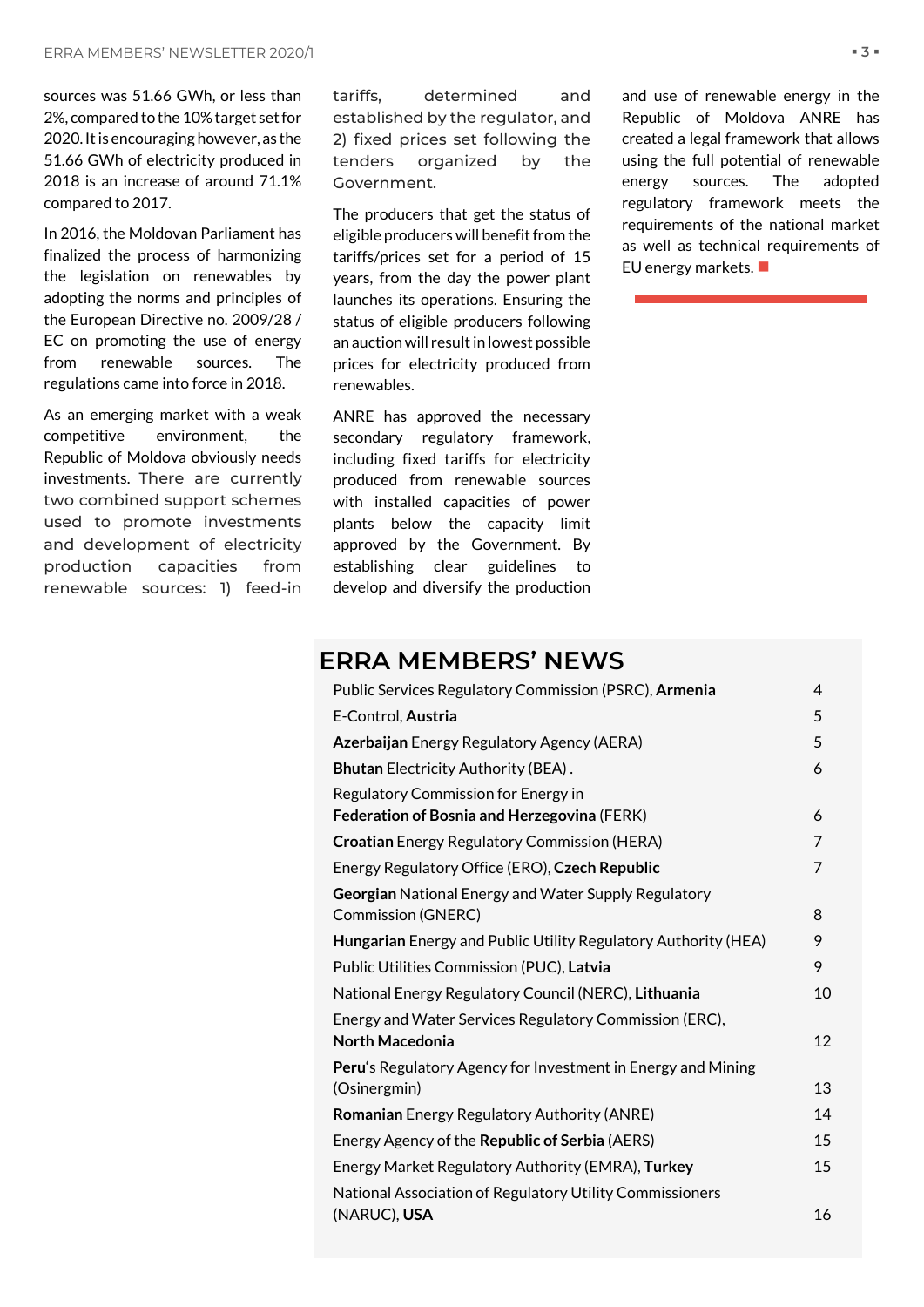# <span id="page-3-0"></span>**PSRC Armenia**

## **Recent Developments**

– On September 10 of 2019 the **Public Services Regulatory Commission (PSRC)** initiated the process of revising the tariffs for large power stations, tariffs for service providers and distributor; and on December 25th of 2019 tariffs had been approved for generators, service providers and distribution of electricity. In result of this review, tariffs for end users had not been changed.

– In renewable energy sector, for licensing solar plants with capacity up to 5 MW had been set, new limit at total capacity of 200 MW (instead previous 100) for issued licenses for the period from November 2, 2018 to December 31, 2020 inclusive.

– At the end of 2019 by PSRC of RA amounts of contractual and available capacities of generators for 2020 submitted by generators for approval had been confirmed.

– On July 2019 between Water Committee of the Ministry of Territorial Administration and Infrastructure of RA and "Veolia Djur" CJSC №13 agreement on "Making Amendments to the Lease Contract" had been signed. As a result of this agreement and in order to keep tariffs for customers on the same level the change had been made in the license conditions of "Veolia Djur" CJSC where new basic volumes of retail water supply and basic tariffs were approved. By another change made in license conditions if the difference between the adjusted amount of the retail tariff calculated for any year and the actual operating price for the customers doesn't exceed 0.5%, then tariffs are set equal to actual tariffs. As a result of these changes tariffs of water supply, waste services for customers had not been changed..

# **Internal Projects**

– In September, the PSRC organized a three-day workshop for civil society organizations and journalists who cover such spheres as economy and regulation of public services. During the workshop such topics were presented as energy system in Armenia, tariff formation mechanisms, energy market liberalization, tariff policy in water sector, market liberalization and other topics about latest news in energy and water sectors in RA. The PSRC is looking forward to organize this kind of workshops continuously because of its high interest from the participants.

– In October representatives of PSRC took part in Armenia-Georgia subregional transmission planning project held in Tbilisi, Georgia.

# **Significant Energy News**

On December 25th of 2019, new trading rules for wholesale and retail electricity markets, as well as typical forms of contracts for wholesale and retail electricity markets, grid distribution rules and transmission grid rules have been approved by PSRC of RA. It is planned that the above motioned legal acts will enter into force on February 1, 2021, after the introduction and testing of the market management program in 2020. In the mentioned legal acts, there were described structures of wholesale and retail electricity markets, mechanisms of the entry and rules of activity of market participants, and the rights and responsibilities of participants. Specially for the first time, a mechanism of balancing responsibility will be implemented in Armenian electricity market.  $\blacksquare$ 



New market structure foreseen.: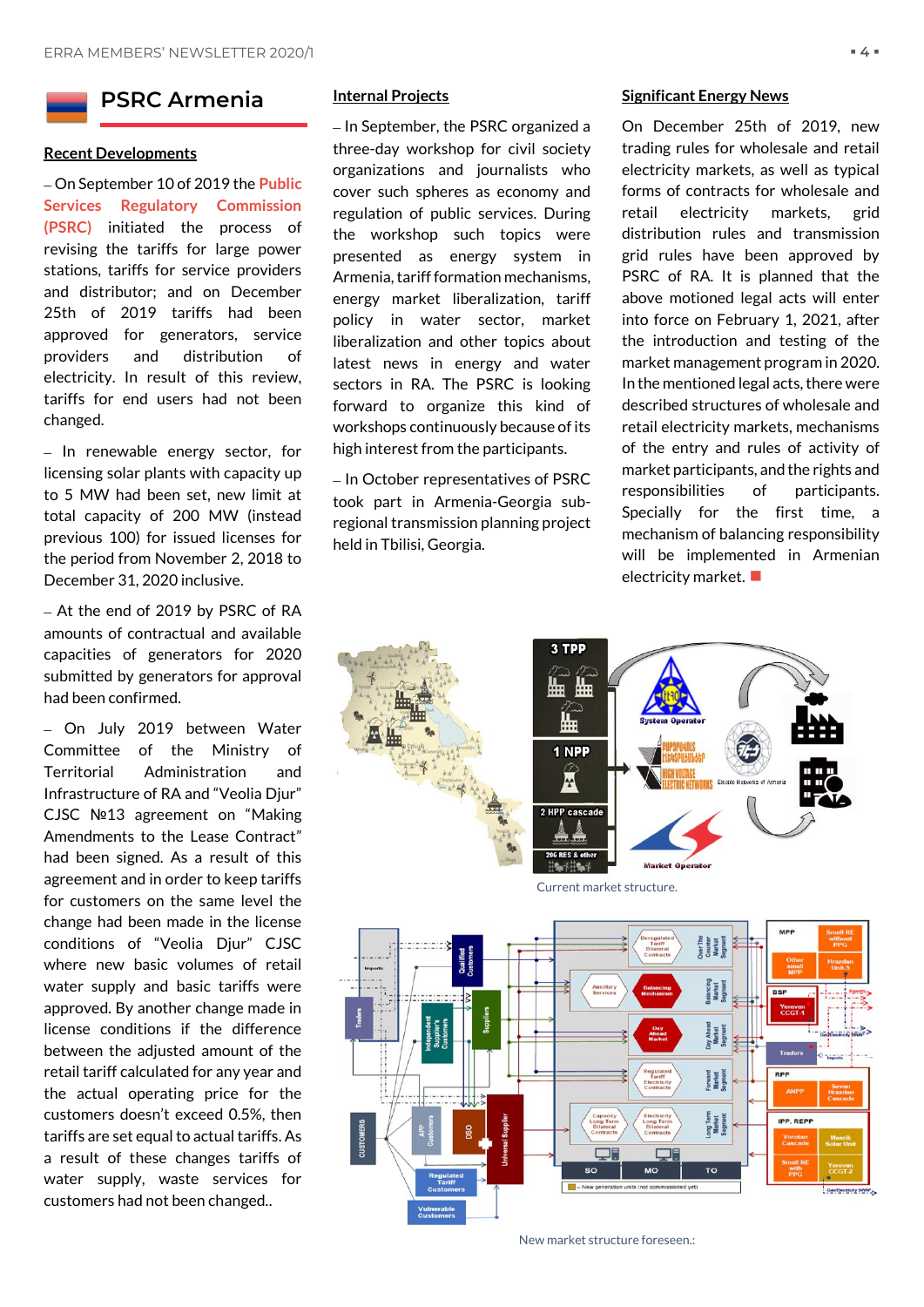# <span id="page-4-0"></span>**E-Control Austria**

# **Recent Developments**

In 2019, the Austrian government has approved a new energy and climate strategy (#mission2030), which should guide the long-term transformation of Austria's energy system to meet the challenge of climate change. In the framework of this strategy, Austria has committed itself to a very ambitious sectoral objective of a 100% renewable electricity system by 2030. In addition to this strategy the Austrian government just recently agreed to cut greenhouse gas emissions to net zero by 2040.

In autumn 2019 a revision of the law on renewables energy was foreseen but was neglected by the Austrian Parliament. The government is currently working on a new version.

# **Internal Projects**

E-Control is currently implementing two Twinning Projects in the Ukraine and Georgia. The project in the Ukraine "Strengthening capacity of the State Agency on Energy Efficiency and Energy Saving of Ukraine (SAEE) on the development of energy production from renewable energy sources, production and use of alternative fuels" will end in spring 2020, the project in Georgia "Development of Incentive Based Regulation for Service Quality and Regulatory Strategy to Support Rollout of Smart Metering" will run until autumn 2020. In addition to that, E-Control has been rewarded with an additional project implementation in Georgia in winter 2020.

In May E-Control, will host the trilateral Consumer Workshop between CEER, ECRB and MEDREG.

# **Significant Energy News**

The switching rates in 2019 was the highest since the liberalization of the energy market in 2001. Around 345,200 electricity and gas consumers switched their suppliers.

In October 2019, E-Control published its yearly electricity disclosure report. According to the report, the share of green electricity subsidized through the support scheme decreased in 2018 for the first time since 2011. Austria traditionally has a high share of renewable energies in electricity generation. In 2018, the share of electricity produced from renewable sources (domestic generation) slightly decreased from 74% to 73%.

<span id="page-4-1"></span>

# **Recent Developments**

The tariff methodology, developed by cooperation of the **Azerbaijan Energy Regulatory Agency (AERA)** and "DNV GL Energy Advisory GmbH" has been distributed to electricity operators and updated based on inputs from the operators.

# **Internal Projects**

– Two workshops within the I phase of the project "Support for AERA activities" of EBRD in September and November 2019, held by DNV GL Energy Advisory GmbH

– Development of the final version of the Law "On Regulator in energy and public utility services sector"

– Agreement on realization of II phase of the above stated project between Ministry of Energy and EBRD with involvement of DNV GL Energy Advisory GmbH focused on 15-month basis. The project will be developed in three directions: Draft Regulatory Reporting Procedure und Forms;

- **Example 1** Legal support for the consideration and adoption of the draft Low "On Regulator in energy and public utility services fields".
- **•** Preparation of the regulatory legal documents.
- **EXECA** Capacity building and on-site trainings.

– In November 2019 AERA organized a two-day workshop for journalists reporting on energy issues in Baku. The training was held within the Asian Development Bank's (ADB) Technical Assistance project "Developing a Power Sector Financial Recovery Plan". 24 participants representing 22 media outlets from Azerbaijan attended the training.

# **Significant Energy News**

– Order on the 'Measures on the Implementation of Pilot Projects in the Area of Renewables'

– The Order sets the ground for expanding the usage of renewable energy sources, as well as attracts private investments to this area.

– "Fuel Reserves Financing, Creation, Maintenance, Use, Volume And accounting treatment Rules".

The Rules shall establish:

- the rules for creation and use of reserve and/or accident fuel reserve at the thermal power plants, as well as during summer season and are applicable to energy supply enterprises and other legal entrepreneurs;
- the sequence of operations on analysis, evaluation and agreement of normatives on creation of reserve and/or accident fuel reserve, as well as the rules for preparing surveys on financing of creation of reserve and/or accident fuel reserve at the energy supply companies;
- the methods of intercommunication between energy supply companies, state and local executive bodies, enterprises, organizations during creation, registration, protection and financing of creation of reserve and/or accident fuel reserve by the energy supply companies.

– "Rules on Technical Exploitation of Electrical and Heat Installations";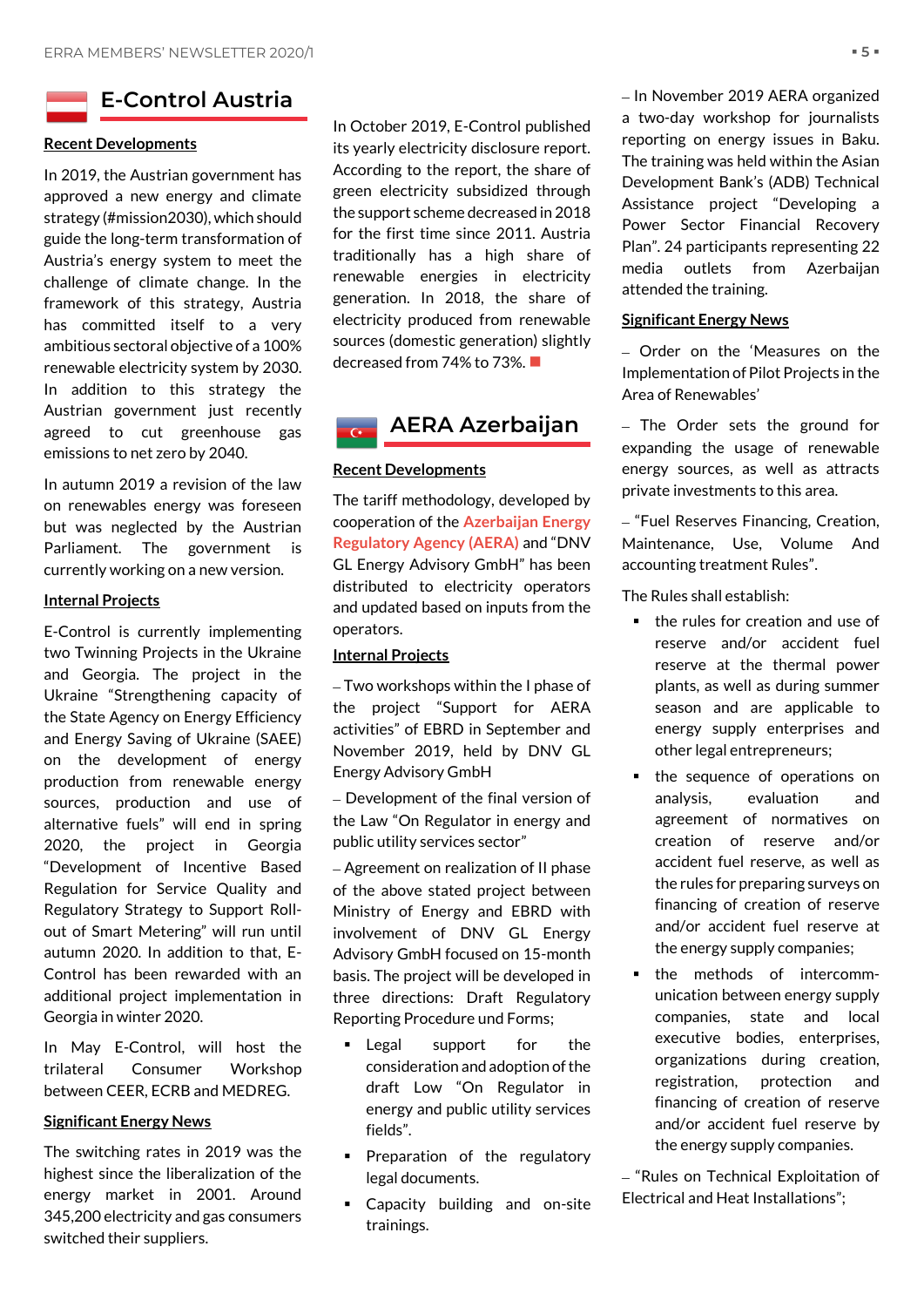– "Electrical appliances installation Rules";

– "Technical Safety Rules for the exploitation of electrical and thermal appliances".

Earlier, there were only general standards applicable in all Soviet countries. No obligatory rules in this field were adopted at the state level after the restoration of independence.

– "Operating Rules concerning preparation for the autumn-winter season in the fields of power and heat, as well as gas supply";

The Rules will coordinate activities of local executive authorities, fuelenergy complexes and housing and utilities organizations regarding their preparation of local executive authorities, fuel-energy complexes (enterprises responsible for electricity, gas and heat supply) and housing and utilities facilities and infrastructure, state production, household, social infrastructure for autumn-winter heating season to ensure their sustainable activity during autumn-winter season. ■



# <span id="page-5-0"></span>**BEA Bhutan**

# **Recent Developments**

Determined hydro power generation (Druk Green Power Corporation and Mangdechhu Hydropower Project Authority) cost of supply with effect from July 2019 for a period of three (3) years.

Determined end user (Bhutan Power Corporation limited) cost of supply with effect from July 2019 for a period of three (3) years.

Updated Guideline for Filing Tariff Application in 2019.

# **Internal Projects**

Conducted Public Hearing on tariff applications received from generation, distribution and transmission licenses on 30th April 2019.

Conducted various electricity safety awareness campaign targeting the students of Central School across the country to educate and disseminate the importance of electrical safety.

For the development of BEA Road Map 2030, the staff of the **Bhutan Electricity Authority (BEA)** attended a workshop on Balance Score Card to educate on the process for the road map development on 12th September 2019.

# **Significant Energy News**

BEA issued a license to 720MW Mangdechhu Hydropower Project Authority (MHPA) to operate and generate power.

720MW MHPA commissioned on July 2019.■

# <span id="page-5-1"></span>**FERC Bosnia and Herzegovina**

# **Recent Developments**

The **Regulatory Commission for Energy in Federation of Bosnia and Herzegovina (FERK)** has adopted amendments on the following secondary legislation: General Conditions for Electricity Supply; Rulebook on Obtaining Eligible Customer Supply and the Procedure for Supplier Switching; and Rulebook on Methodology for Calculation of Connection Charges and Defining Terms and Conditions for Connection to Distribution Network. All three amended rulebooks were adopted on FERK's session held on 31 October 2019.

JP EPHZHB, one of the two universal service providers on the territory of the FBIH, has submitted the universal price proposal for FERK's approval in late October 2019. The proposal was that universal service price for 2020 for this provider stays unchanged and FERK approved it on its session held on 31 October 2019.

# **Internal Projects**

FERK representatives participated in a Technical Workshop on Cybersecurity Tariff Guidelines held in Skopje, North Macedonia on 28-29 October 2019 with the scope of USAID/NARUC Europe & Eurasia Energy Sector Cybersecurity Initiative;

NARUC Regulatory Partnership Program, with the financial support of USAID, has organised Job Shadow on Public Outreach and Communications on 4-8 November 2019 in USA (Columbus, Ohio and Frankfort, Kentucky) for the representatives of 3 BIH regulatory commissions. FERK had its representative in this study tour. This study tour is considered very successful and fruitful.

FERK's representative was present on ERRA CRM WG Meeting held in Budapest on 5 December 2019.

Two new NARUC Programs - Regional Initiatives, funded by USAID, were launched at the beginning of this year and FERK has its representatives for both. Each initiative will have two technical workshops, namely:

- **Enhancing Market Performance** by Understanding the Value of Proposition for Market Coupling The first TW was held on 26-28 February in Vienna, Austria and second one is announced for June 2020.
- **•** Improving Investment Planning Through the Implementation and Enforcement of Quality of Service Standards. The first TW will be held on 16-20 March in Zagreb, Croatia and the second one is planned for July this year. ■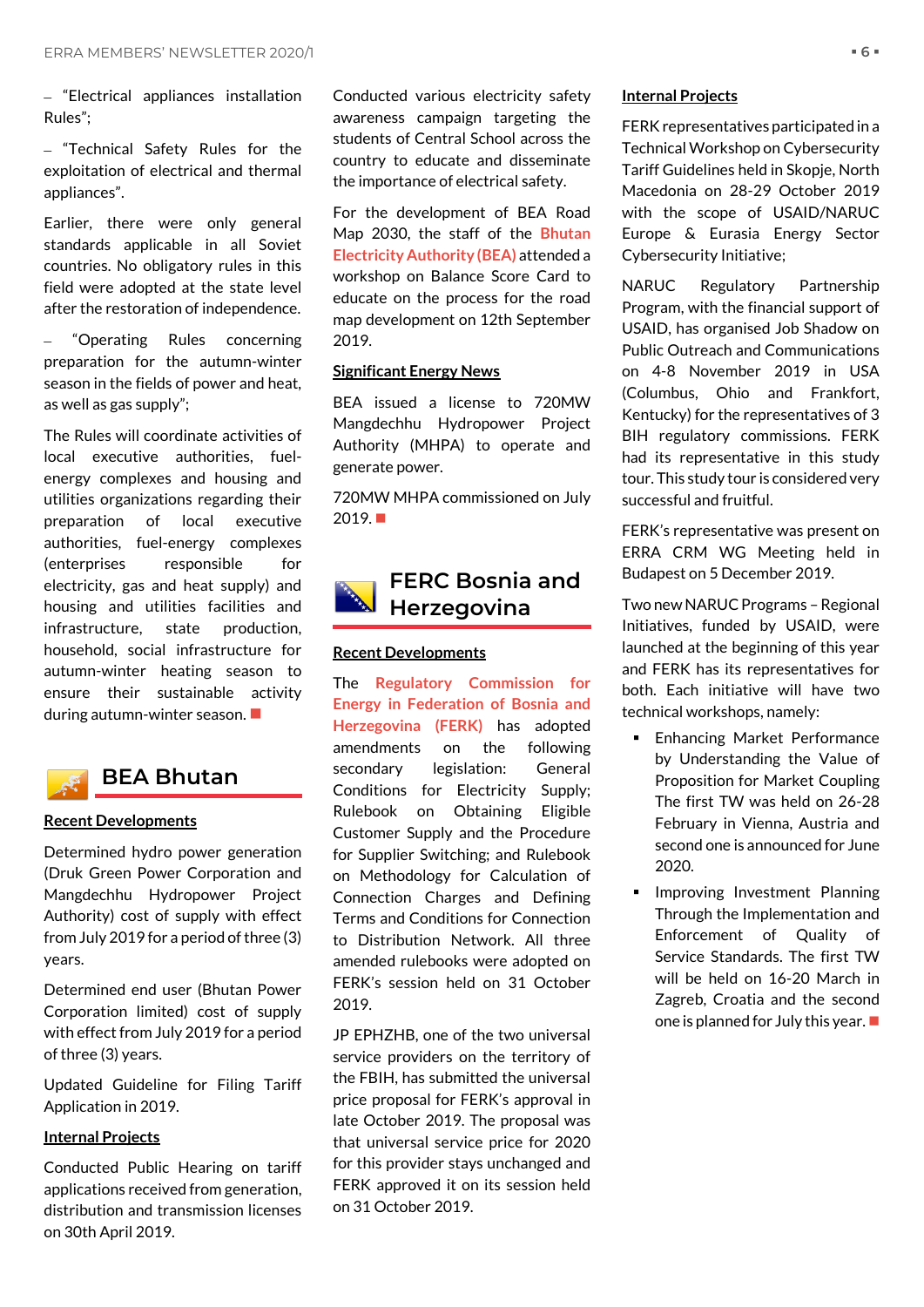<span id="page-6-0"></span>

# **Recent Developments**

On September 16, 2019, the Board of Commissioners of the **Croatian Energy Regulatory Agency (HERA)** adopted:

- **EXECUTE:** Amendments to the Network Rules for the Gas Distribution System,
- Amendments to the General Conditions of Gas Supply,
- Decision approving the Proposal to amend the Network Rules of the Transmission System.

The Board of Commissioners of HERA, at its meeting held on October 28, 2019, adopted the Decision appointing the energy entity HRVATSKA ELEKTROPRIVEDA Plc. as the wholesale gas market supplier for the period from April 1, 2020 to March 31, 2021.

The Board of Commissioners of HERA, at its 27th meeting held on December 17, 2019, adopted the Decision on the amount of tariff items for gas transmission for 2020 and 2021, the second regulatory period. Based on this Decision the average amount of tariff items for gas transmission in 2020, compared to 2019, will be 0.2% lower.

The Board of Commissioners of HERA, at its meeting held on 10 February 2020, adopted the Decision on the amount of tariff items for the public gas supply service for the period from 1 April to 31 December 2020 and for the period January 1 – March 31, 2021, according to which the final gas price for customers in the household category will decrease by an average of 1% from April 1, 2020.

# **Significant Energy News**

The Law on Amendments to the Gas Market Act was published in the Official Gazette No. 23/20, dated 3 March 2020 and entered into force on 4 March 2020.

The Energy Strategy of the Republic of Croatia until 2030 with a view to the year 2050, was published in the Official Gazette No. 25/20, dated 6 March 2020.

The Law on Amendments to the Energy Efficiency Act, which entered into force on 7 March 2020, was published in the Official Gazette No. 25/20, dated 6 March 2020. ■

<span id="page-6-1"></span>

# **Recent Developments**

*September 2019* – New price decision for RES – Board of the **Energy Regulatory Office (ERO)** released the Price Decision for Renewable Energy Sources, which came into force at January 1, 2020.

*December 2019* – ERO released the report on Electro, Gas and Heat Industries in 3. Quarter of 2019. Compared to the third quarter of 2018 the production of electricity increased. In contrast its consumption and consumption of gas decreased. Slight year on year grow in heat production was recorded.

*February 2020* – ERO released the statistical data for Electricity and Gas Consumption in the last quarter of 2019. Abnormally high temperatures during the winter season resulted in year on year decrease in consumption of both electricity and gas.

### **Internal Projects**



*November 2019* – The second year of **Energy Olympics** for high school student teams was held in November 2019 in Prague. The event was organized by Energetická gramotnost (Energy Literacy), with cooperation of ČEPS, Czech Technical University in Prague, ERO as a special adviser. More than 400 teams participated and the best team won financial reward and a possibility to be enrolled to the Czech Technical University in Prague.

*November 2019* – During the press conference **Members of the Board of ERO presented the Price Decision for gas and electricity in 2020**, where the regulated part of the price is set. Regulated part of the price of electricity increased due to large investments to transmission system and distribution systems. The rise of price of gas is under the level of inflation rate at all distribution areas except the Capital City of Prague.



*December 5, 2019* – Federal Energy Regulatory Commission **(FERC) Chairman Neil Chatterjee and the Chairman of the Energy Regulatory Office (ERO) of the Czech Republic, Stanislav Trávníček, met in Prague** to exchange experiences and discuss challenges in cyber security and energy market operations, and increasing access to global liquefied natural gas supplies. The meeting was an opportunity for the regulators to share insights related to increasing competition in energy markets and improving access to energy sources. The regulators also discussed critical cyber security challenges and best practices.

*December 2019* – ERO organized **Roundtable on Consumers Issues in Energy Sector**. Representatives of Ministry of Industry and Trade, Czech Confederation of Commerce and Tourism, The Czech Trade Inspection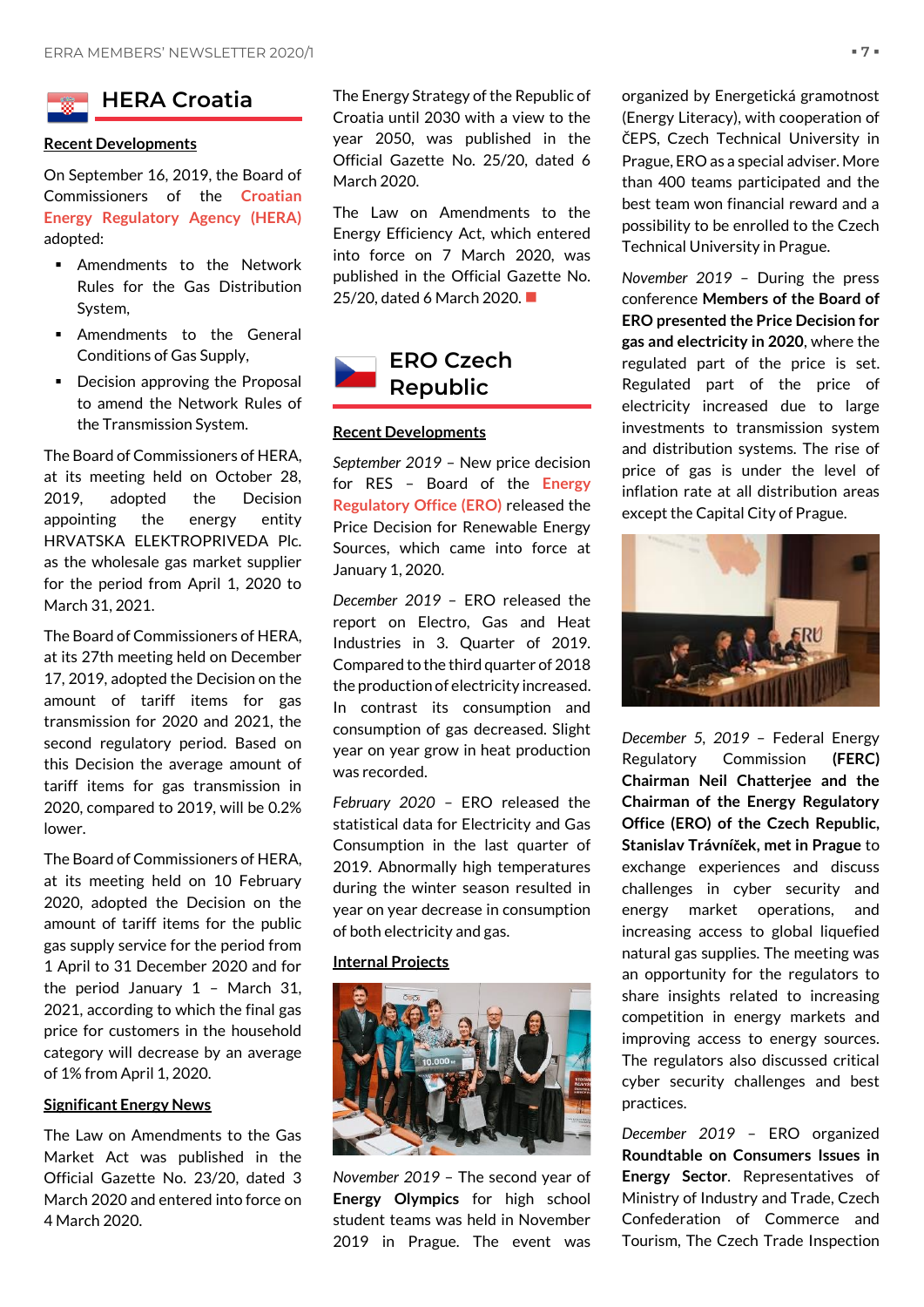Authority and Czech National Disability Council participated at the Roundtable. The practical impact of Declaration on Consumer's Protection of participants of Electricity and Gas Markets were discussed. Memorandum of Mutual Cooperation with the Czech National Disability Council was signed.



*February 2020* – The workshop on "Amendment of Energy Act – Stop the Energy Tricksters, organized by ERO was opportunity for Members of the Board of ERO, Members of Parliament, Deputy Minister of Industry and Trade and representatives of Consumer's organizations to discuss possible measures against the tricksters and faster and more effective ways to clear the market from unfair practices in the energy sector.

# <span id="page-7-0"></span>**ELE** GNERC Georgia  $+$   $+$

### **Recent Developments**

**The Georgian National Energy and Water Supply Regulatory Commission (GNERC) approved acts of secondary legislation.** GNERC approved Investment Appraisal Rules in Electricity and Natural Gas Sectors and Energy Market Monitoring Rules. The main objective of the rules is to implement European standards in electricity, natural gas and water supply sectors.

The goals of Energy Market Monitoring Rules are to establish efficient mechanisms for competitive, free, transparent and fair trade on the energy market of Georgia, set tools for efficient regulation of network operators, facilitate market

integration on regional level and support state policy in energy sector. Energy Market Monitoring Rules define procedures for submitting the reports of utilities to the Commission, reporting forms, data processing standards, rules for development of electronic platforms of the companies, protecting the information confidentiality and avoiding the conflict of interests.

Investment Appraisal Rules in Electricity and Natural Gas Sectors define main principles and criteria for developing, submitting, evaluating, approving, monitoring and amending the investment plans and constituent investment projects at electricity, natural gas and water supply sectors. The scope of rules covers the licensees of electricity transmission, dispatch and distribution, licensees of natural gas transportation and distribution, licensees of water supply sector, and licensees of electricity generation under tariff regulation.

**GNERC updated tariffs in electricity sector.** In December, GNERC set the following tariffs for electricity generators:

- Khrami 1 HPP JSC 10.837 tetri/kWh (tariff is valid from December 1, 2019 to December 31, 2021);
- Khrami 2 HPP JSC 12.304 tetri/kWh (tariff is valid from December 1, 2019 to December 31, 2021).

GNERC set the following tariffs for guaranteed capacity sources that is valid from January 1, 2020 to December 31, 2020:

- **■** Mtkvari Energy LLC 77 330 GEL/day;
- **•** Georgian International Energy Corporation LLC – 52 603 GEL/day;
- $\blacksquare$  G-Power 47 898 GEL/day;
- Gardabani TPP LLC 404 2014 GEL/day.

GNERC set the following fixed tariffs for regulated HPPs:

- Enguri HPP 1.358 tetri/kWh
- Vardnili HPP 2.206 tetri/kWh

GNERC set an electricity transmission tariff for Georgian State Electrosystem (GSE) in the amount of 1.013 tetri/kWh.

**GNERC approved Regulatory Audit Rules** for Electricity, Natural Gas and Water Supply Sectors.

On the basis of the Rules, within the framework of the regulatory audit, it will be established how the company complies with the obligations imposed on it regarding the occurrence, justification, reasonability and relevant accounting of the costs for specific regulatory activities.

In the process of tariff regulation, the Commission envisages an audit report provided by the company that justifies all costs made by the company. The report does not specify the reasonability of the incurred costs. Regulatory Audit Rules set principles for defining the relationship of a cost to specific regulatory activity and determining its reasonable amount.

# **Internal Projects**

**GNERC launches a new project of Media-Club.** The project covers the following topics: legal framework of electricity and natural gas sectors, a new Law of Georgia on Energy and Water Supply and the relevant amendments to regulations; harmonization of the 3rd energy package directives to Georgian legislation; functions and the role of power exchange in energy system. Trainings will be conducted by the Commission representatives and invited experts from different entities of energy sector. Also, it is planned to invite foreign experts to discuss implementation of European directives. The project will last four months and certificates will be issued at the end of the project.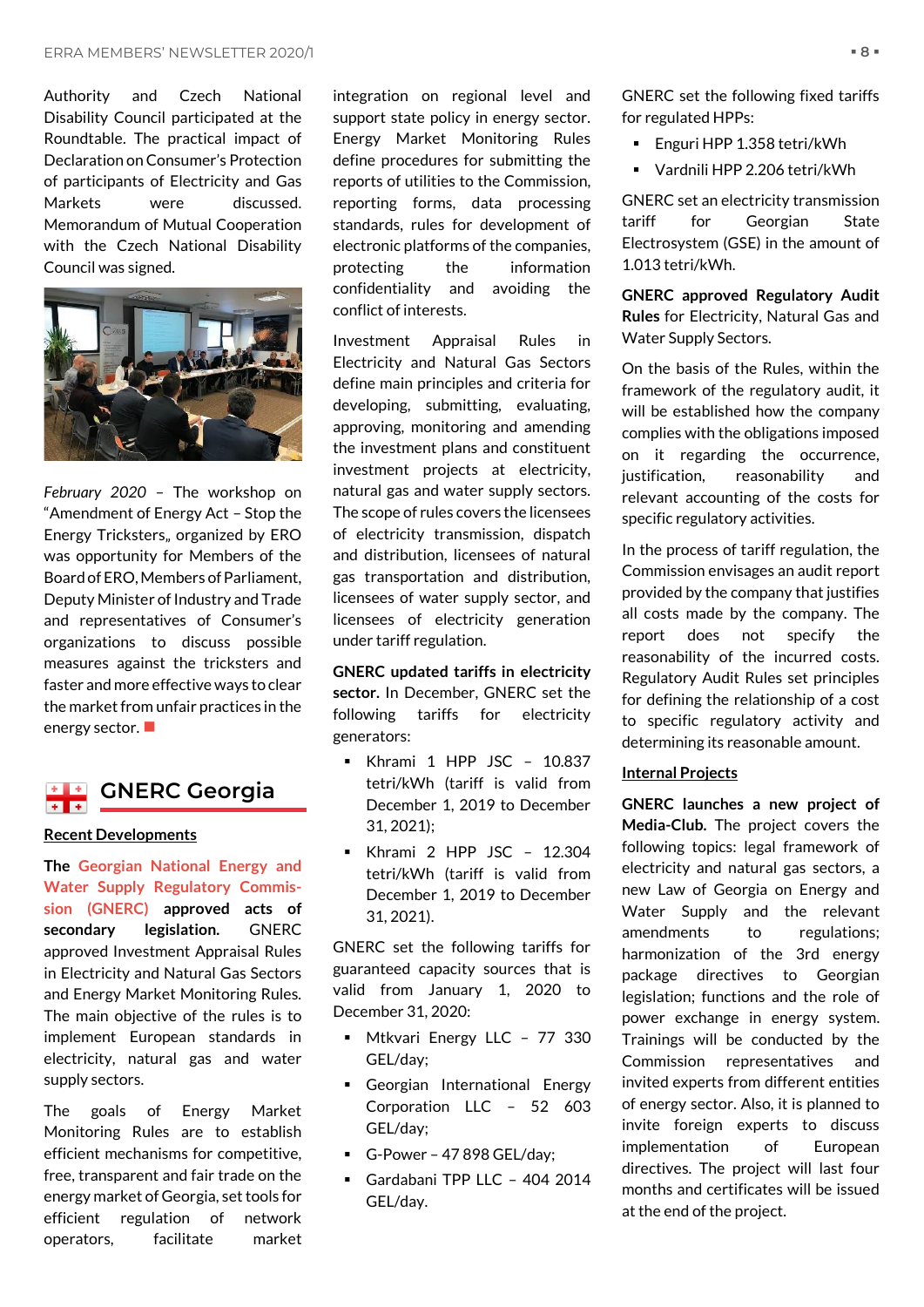# **Significant Energy News**

**Parliament of Georgia adopted Law on Energy and Water supply.** In December, 2019, the Parliament of Georgia adopted Law on Energy and Water supply. The Law will enable Georgia to develop a more independent, competitive and liquid market by unbundling and granting certification to transmission and distribution system operators. ■

<span id="page-8-0"></span>

**Recent Developments**

# **National Energy and Climate Plan and Energy Strategy.** The National Energy and Climate Plan and the National Energy Strategy were approved by the Government in January 2020. The new Strategy sets Hungary's energy and climate policy priorities for 2030 with a 2040 outlook. A long-term, comprehensive national development strategy to achieve climate neutrality by 2050 will also be developed.

In March the **Hungarian Energy and Public Utility Regulatory Authority (HEA)** held stakeholder consultations on major changes in energy efficiency related to the new national plans.

### **Internal Projects**

**Night of Power Plants.** In October 20019, 42 power plants, district heating plants and thematic visitor centers opened for the public nationwide. Nearly 4000 visitors attended the event co-organized by HEA as part of its Social Responsibility Program. The aim of the project was to encourage consumers to use energy consciously and economically and to present how energy is produced.

**Interactive e-learning application for energy efficiency.** HEA is committed to energy efficiency and climate protection, and attaches great importance to raising energy awareness. A revamped energy efficiency website was launched in February 2020 and now includes an interactive e-learning application that allows interested parties to learn to play energy saving practices and about the latest energy efficiency solutions.



# **Significant Energy News**

**HEA issued a new decree on submetering on January 2020 (1/2020. (I. 16.) MEKH).** Large energy consuming companies required to hire an energy adviser are now obliged to install submeters for electricity appliances and installations. Controlled metering and better data availability on energy consumption through sub-metering make it possible to identify energy saving potential and contributes to better implementation of energy efficiency policy measures. ■

# <span id="page-8-1"></span>**PUC Latvia**

# **Recent Developments**

**Electricity DSO.** In October 2019 the **Public Utilities Commission (PUC)** has approved changes in the electricity distribution tariff calculation methodology. The main changes:

- revenue cap regulatory approach;
- tariffs for electricity producers (Gcharge);
- efficiency coefficient;
- regulatory account:
- change of the inflation rate applied,
- change of the electricity price,
- change of the transmission tariff.

In November 2019 new electricity DSO tariffs were approved for the largest electricity DSO (serves more than 99% of consumers in Latvia); they came into force January 1st, 2020. The regulatory period was set for 5 years and the efficiency factor of 2,57% to annual operating and maintenance

costs. The variable part of tariff was reduced for all consumers; the fixed part of tariff has remained the same. Tariffs for electricity producers will enter into force from 2021.

**Natural gas TSO.** In November 2019 PUC has approved new natural gas TSO tariffs, into force from January 1st, 2020. Tariffs were set using the revenue cap regulatory approach for the first time. The regulatory period is set for 33 months and the first tariff period was set for 9 months; so next time the tariff will change from October 1st, 2020 (moving to gas year). From 1st January 2020 equal entry tariffs with Finland and Estonia were introduced after establishing a single FinEstLat entry-exit tariff zone.

**Natural gas DSO.** New tariff values for natural gas DSO were set from January 1st, 2020. The tariff review was related to a higher natural gas consumption. The gas consumption has increased by 5% comparing to the forecasted gas consumption in the tariff evaluation process. Changes in tariffs were applied to all consumer groups. Changes in tariffs for each group depend on the consumption level of each group. Tariffs are increased for those groups where the consumption of natural gas is decreasing. The fixed charge has remained the same.

# **Internal Projects**

In October 2019 PUC has organized its annual meetings with stakeholders discussing the priorities for 2020. PUC has introduced some of stakeholders' suggestions into the strategic part of the PUC's annual Action plan.

Since September 2019 PUC has started to publish quarterly reports on electricity and natural gas sector in an interactive way. Users and market players thus are able to follow the up to date situation in the market: average gas and electricity prices, market shares, exports and imports etc. It reached a wide publicity in the mass media.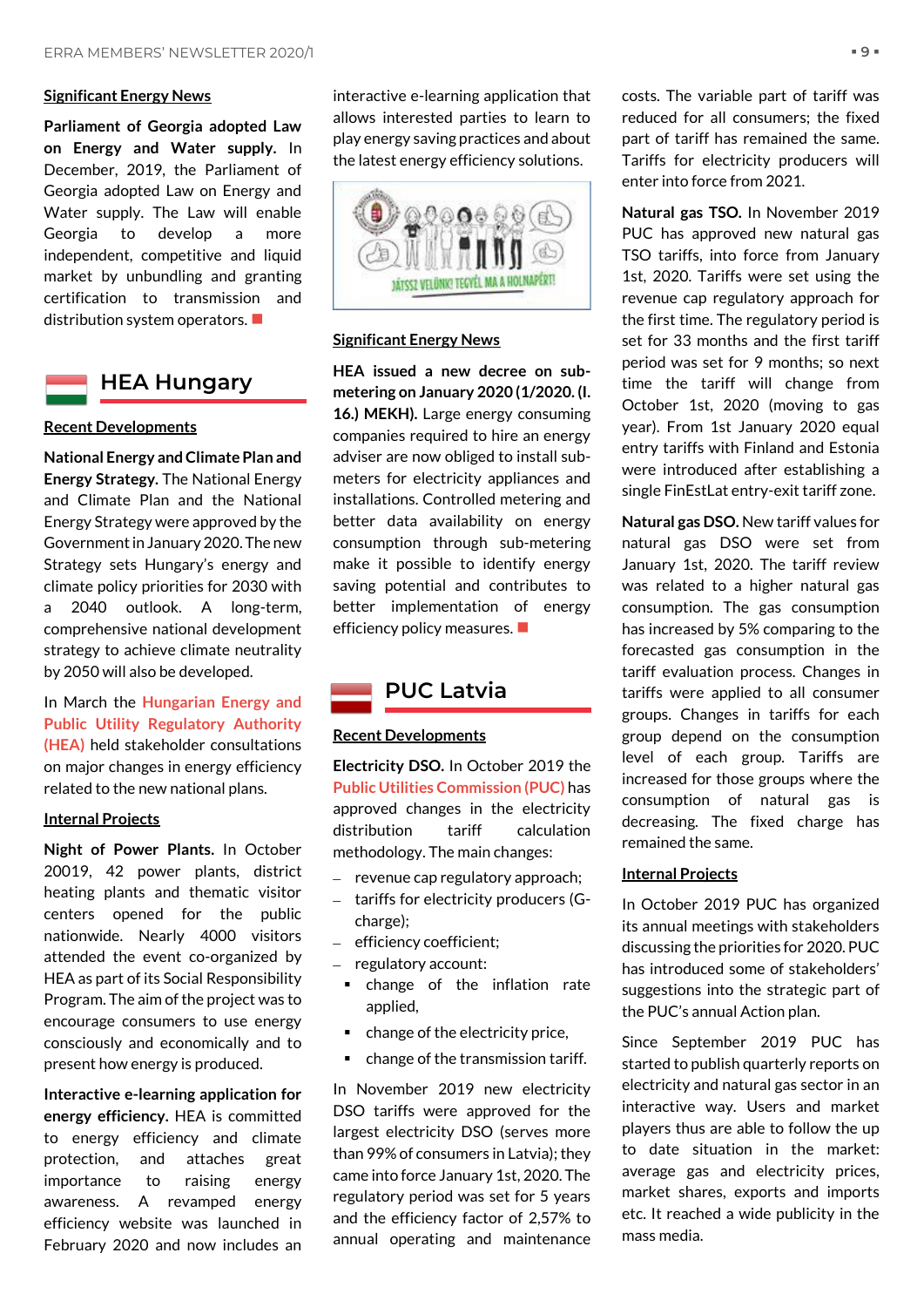PUC has organized 9 public consultations, mainly on energy sector (gas and district heating), as well as on water management.

In December 2019 PUC has officially signed the memorandum "Consult first". It states that the first regulatory action is not to punish, but ensure that operators are aware of, understand and comply with their obligations. This memorandum reinforces the principle of "consult first" the PUC has already applied in the practice.

PUC has also been actively involved into the CEER work on the CEER Work programme 2020, approved in December. The programme involves activities and deliverables to introduce/share at the EU level.  $\blacksquare$ 



# <span id="page-9-0"></span>**NERC Lithuania**

# **Recent Developments**

**New tariffs for electricity applicable from 1st January, 2020.** The **National Energy Regulatory Council (NERC)** has approved electricity tariffs for household customers to be applied from 1st January, 2020. Although electricity tariffs for household customers could have been raised **up to 29 percent**, the NERC made decisions that cut costs for companies by almost 45 million Euro, which allowed to "mitigate" significant growth of tariffs to **average 14,7 percent**. This allowed Lithuanian consumers continue to be among the lowest paying for electricity in the European Union, according to Eurostat data (third place after Bulgaria and Hungary).

Higher electricity tariffs for household customers were mainly due to the higher costs to maintain and secure the electrical system (system services) (about 87 million Euro) and reduction in the amount of surplus returns from previous periods (2019 – 73 million Euro, 2020 – 42 million Euro).



Comparison of electricity tariffs for household customers (VAT excluded) in 2020 and in 2019

The electricity tariff increased from 13 ct/kWh (including VAT) to 14,9 ct/kWh (including VAT), i.e. 14,7 percent, for household customers who have chosen the most popular onetime payment plan "Standard" (about 82 percent of household electricity consumers). NERC encourages household consumers to be proactive and opt for an optimal payment plan that aligns with their consumption habits to reduce household electricity costs..

**From 1st January, 2020 tariffs of natural gas decreased for household consumers. Household consumers will pay on average 16,67-22,22 percent less for natural gas consumption** (the variable part of the tariff (per cubic meter) and the fixed part of the tariff (paid monthly, irrespective of gas consumption) – will not change. NERC decided to approve lower natural gas tariffs for household consumers due to the NERC decision to reduce the natural gas distribution and security of supply prices and forecasting a 3,5% percent lower price for natural gas as product.

**NERC announced the winner of the auction for the allocation of quotas for the electricity from renewable sources.** On the 16th of January, 2020 NERC announced the **winner** (from the 7 bidders) **of the auction for the allocation of quotas for the promotion of electricity from renewable sources** – UAB Windfarm Akmenė One, which offered **0 Eur/MWh price premium (PP)** to the market price and a **maximum annual amount** of electricity production – this participant will receive the entire 0.3 TWh incentive quota. 3 bidders offered a PP of 0 EUR/MWh to the market price (others 0.56, 1.81, 1.91 and 3.86 EUR/MWh (latter is the maximum possible PP) and submitted the revised bids. Since the offered lowest PP was the same by all

| <b>Group of household</b><br><b>customers</b>                                | <b>Part of the tariff</b>                       | 2019 2nd<br>half | 2020 1st<br>half | Variation, % |
|------------------------------------------------------------------------------|-------------------------------------------------|------------------|------------------|--------------|
| For users of 1 <sup>st</sup> subset<br>$O \leq 300 \text{ m}^3$              | fixed part of the tariff, EUR/mo.               | 0.56             | 0.56             |              |
|                                                                              | variable part of the tariff, EUR/m <sup>3</sup> | 0.66             | 0.55             | $-16.67$     |
| For users of 2 <sup>nd</sup> subset<br>300< $Q \le 20$ thous. m <sup>3</sup> | fixed part of the tariff, EUR/mo.               | 3.99             | 3.99             |              |
|                                                                              | variable part of the tariff, EUR/m <sup>3</sup> | 0.46             | 0.36             | $-21.74$     |
| For users of 3rd subset<br>$Q > 20$ thous. $m3$                              | fixed part of the tariff, EUR/mo.               | 3.99             | 3.99             | ۰            |
|                                                                              | variable part of the tariff, EUR/m <sup>3</sup> | 0.45             | 0.35             | $-22.22$     |

Comparison of natural gas tariffs for household customers (VAT included) in 2020 1st half and in 2019 2nd half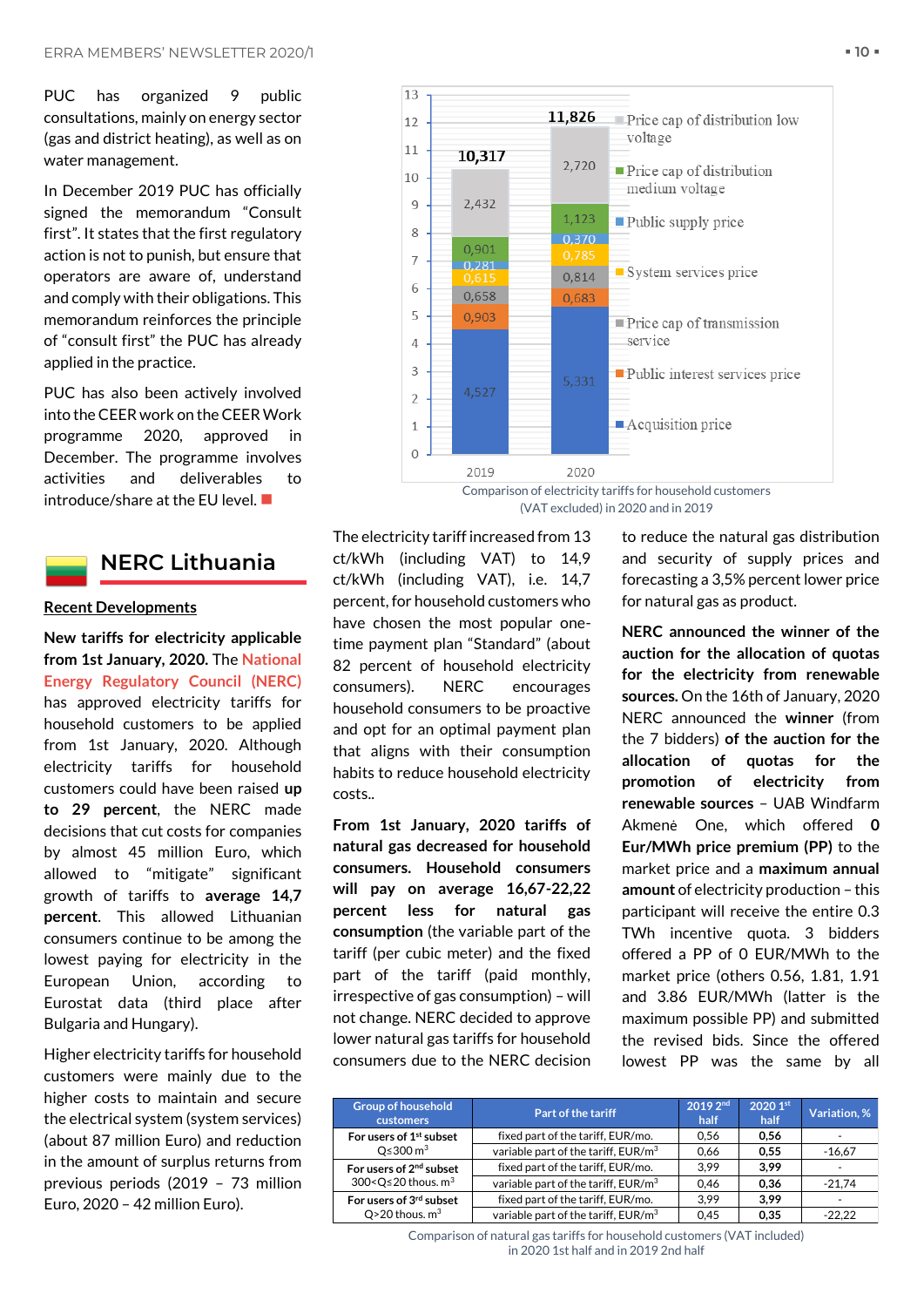participants, the participant who offered the highest annual amount of electricity production was announced as the winner of the auction. According to the Law on Energy from Renewable Sources, the operator must accept, transmit and/or distribute on a priority basis the total amount of electricity offered by the winner of the auction for 12 years from the start of electricity generation.

**Component of natural gas supply security has decreased since 1st January, 2020.** From 1st January, 2020 **the component of natural gas supply security (security component) has decreased by 38,55%** which will allow natural gas consumers to save **EUR 36,1 million per year**. NERC having regard to the State guarantee granted to the Nordic Investment Bank regarding the loan for refinancing of the security component of AB Klaipedos Nafta and the EUR 134,145 million loan extended over the life of the asset (up to year 2044)), as well as a 25,56% reduction in depreciation costs for LNG regasification activities, a reduction of 61,18% in return on investment and 51,93% in lower operating costs (OPEX), has set **EUR 343,71 MWh/day/year security component**. As a result of refinancing, natural gas tariffs for household customers remain unchanged, as tariffs were set in November, 2019 already taking into account the assumption for the loan for refinancing, thus decreasing by about 17 percent for consumers who use natural gas for cooking and about 22 percent for consumers who use natural gas for heating of premises. The coordinated decisions of State institutions – Seimas, Government, Ministry of Finance, Ministry of Energy, NERC – in terms of ensuring Lithuania's energy security and creating competitive conditions in the natural gas import market will bring maximum benefits to both business and household consumers.

# **Internal Projects**

**NERC hosted traditional Baltic energy forum events.**



On 12-13 November, 2019, NERC hosted the **10th Baltic Gas Market Forum**, **Baltic District Heating Forum**  and **27th Baltic Electricity Market Forum**. The **10th Baltic Gas Market Forum** was designed to cover the latest gas sector regulatory and infrastructure developments and the sector future challenges. The traditional updates on behalf of regulators and operators were enriched by the perspective on behalf of the European Commission addressing a wider pan-European perspective and initiatives for the adjustment of the regulatory gas framework in the near future. The views on behalf of the Council of European Energy Regulators (CEER),



Component of natural gas supply security

presented by the colleague from Dutch regulator, and the views by the colleague from French regulator further looked at the challenges of operators' cost efficiency benchmark and evolving role of natural gas and other types of gases focusing on integration of biogas into natural gas networks. The **27th Baltic Electricity Market Forum** focused on the implementation of network codes, updates on Nominated Electricity Market Operators' activities, as well the discussions on the future electricity market design. The colleague from the European Union Agency for the Cooperation of Energy Regulators (ACER) presented the latest edition of the Market Monitoring Report for Electricity wholesale markets and the colleague from Austrian regulator intervened on the challenges of the Clean Energy Package implementation focusing on self-consumption and energy communities. The **Baltic District Heating Forum** was dedicated to the initiatives promoting innovations and competition in the sector and attended by Baltic region's regulators, stakeholders, as well guest from Czech regulator.

# **Significant Energy News**

**The gradual phasing out of regulated electricity prices for households foreseen from 2021.** In December, 2019 the Government approved a draft amendment of the Law on Electricity presented by the Ministry of Energy, which, in accordance with Lithuania's obligations to the EU, would eliminate the regulation of retail electricity prices for household customers, thus switching to competition based retail electricity supply market, allowing for the selection of electricity consumption plans and electricity suppliers that best meet the interests and needs of the household consumer.

The transition from regulated to competitive electricity supply would be implemented in stages, starting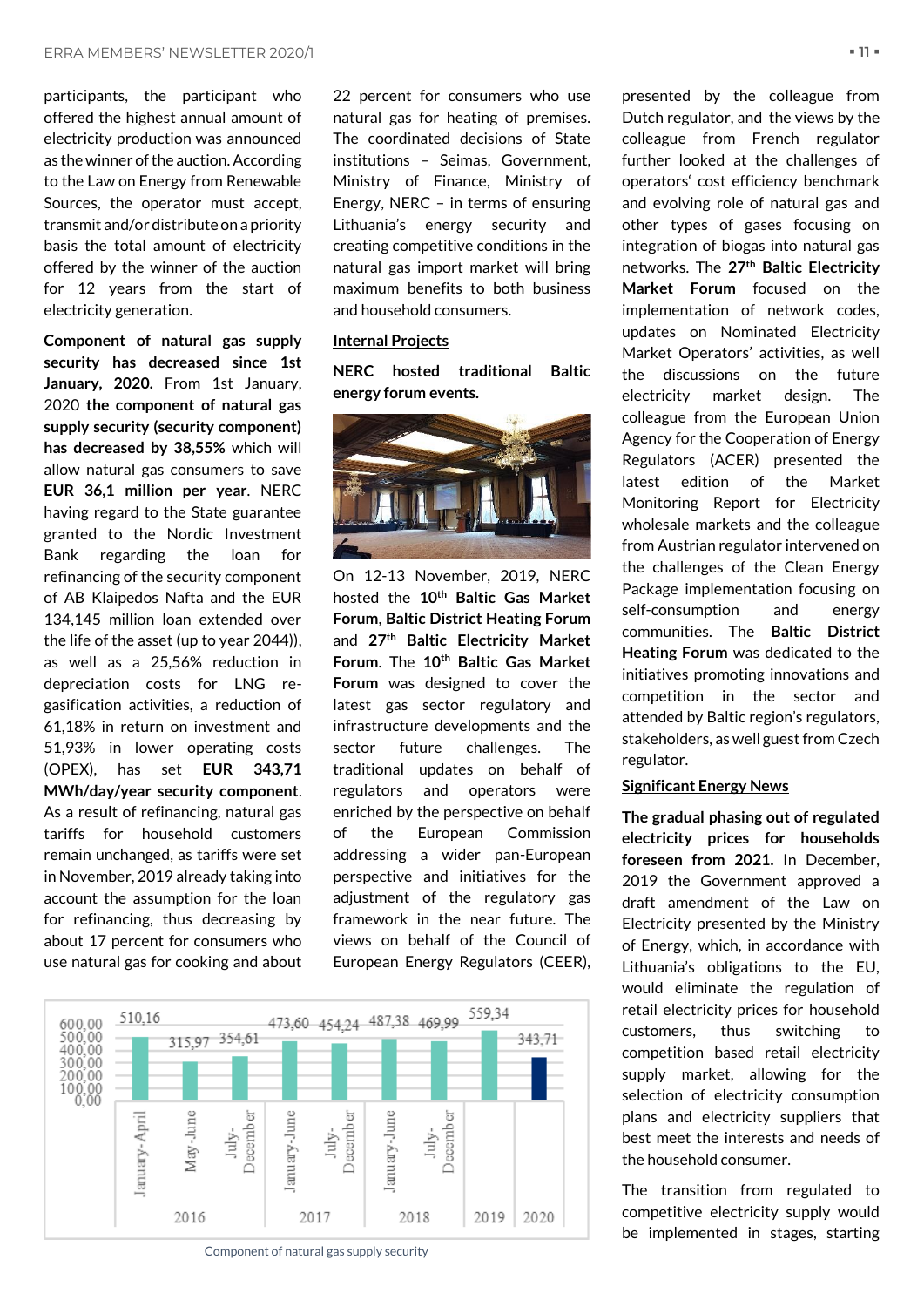from 1st January 2021 with deregulation of final electricity prices for most electricity-consuming consumers (more than 5,000 kWh per year) as well as for all household customers connected to medium voltage electricity networks and to the relevant communities and community organizations and associations (8,4% of all consumers (about 140 thousand). In the second phase (from 1st January 2022) – for household consumers whose factual electricity consumption will be more than 1000 kWh per year (about 46% or 760 thousand respectively), and from 1st January 2023 for those customers who consume less than 1,000 kWh per year (as well about 46% or 760 thousand). This will also apply for the vulnerable consumers who will have to select an independent supplier as well. The gradual phasing out of regulated prices will be implemented in parallel with massive roll out of smart meters in country.  $\blacksquare$ 

<span id="page-11-0"></span>

# **Recent Developments**

– In November 2019 the **Energy and Water Services Regulatory Commission (ERC)** successfully launched the first **price comparison tool** on the Macedonian retail electricity market **[Switch.mk,](https://switch.mk/#/)** developed with technical support provided by USAID and NARUC. The PCT is primarily intended for small consumers and households, with aim to assist them in choosing electricity supplier. Search engine enables customers to compare available offers by retail electricity suppliers, as well as to get clear, comprehensive and up-todate information on electricity prices, supply contract duration, invoicing and other services related to electricity supply. Most of the commercial offers are targeting small consumers and, in that segment,

current average price difference (highest to lowest) is 31%.

– Regarding the **natural gas market** it is important to mention that ERC actively participates in the Commission established by the Government of the Republic of North Macedonia for the preparation of a public call and tender documentation for the award of a public-private partnership for financing, designing, construction, managing, maintaining and developing the new **natural gas** distribution system on the territory of the Republic of North Macedonia, announced in early February 2020.

– New tariffs for distribution and transmission of natural gas were adopted at the end of December 2019. During 2019 the quantities of natural gas transported to the Republic of North Macedonia amounted to 295  $mil.m<sup>3</sup>$  and represents a record year since the start of use of the transmission system.

– The implementation of the **Balancing Rules** began on 1st of January 2020. These Rules are introduced for the first time as a transparent and market-oriented way of procurement system services by the transmission system operator, as well as a methodology that establishes in a transparent and non-discriminatory way the price for balancing of the nominated and realized quantities of electricity market participants. It also regulates the financial settlements, as well as the rights of the balancing service providers and the balance responsible parties. With the Rules all market participants, including regulated companies, are balance responsible. Rules give open door to TSO to participate on the regional balancing market.

– Furthermore, during 2019, the Energy and Water Regulatory Commission continued to oversee the work of **water service** providers. This is the second year of the 2018-2020 regulated period for the areas of over 10,000 equivalent inhabitants and

through monitoring the implementation of Business plans and tariff adjustment plans, which in accordance with the provisions of the Law are carried out by submitting Annual Reports on the performance of water providers. For water service providers in areas less than 10,000 equivalent inhabitants, 2019 represents the first year of the 2019- 2021 regulated period. In the course of 2019, the Energy and Water Regulatory Commission started monitoring the application of tariffs by categories of users, as a result of the adopted Decisions for determination of tariffs for water services. These tariffs by categories of users were determined by the water service providers with the consent of the founder of the water service provider, confirmed in the Municipal Councils, depending on the area in which the water service is provided.

# **Internal Projects**

–At the end of October 2019, ERC was co-host of the third **Technical Workshop**: Cybersecurity Tariff Guidelines organized/sponsored by NARUC/USAID, as part of Europe and Eurasia Cybersecurity Partnership. Within this project, ERC drafted the first Cybersecurity Strategy for the Electricity Sector in North Macedonia which is expected to be finalized and adopted in the first half of 2020.

– ERC continued with the process of development and upgrade of the **market monitoring software** MM-Central in cooperation with the Faculty of Electrical Engineering and Information Technologies, with introducing new functionality features and options for more advanced data analysis. Additionally, ERC started new project for development of more advanced web platform for data collection.

– 1 st **Workshop** on the third phase of the project Know-how Exchange Programme (KEP) "CEI – Central European Initiative Support for Strengthening Energy Regulatory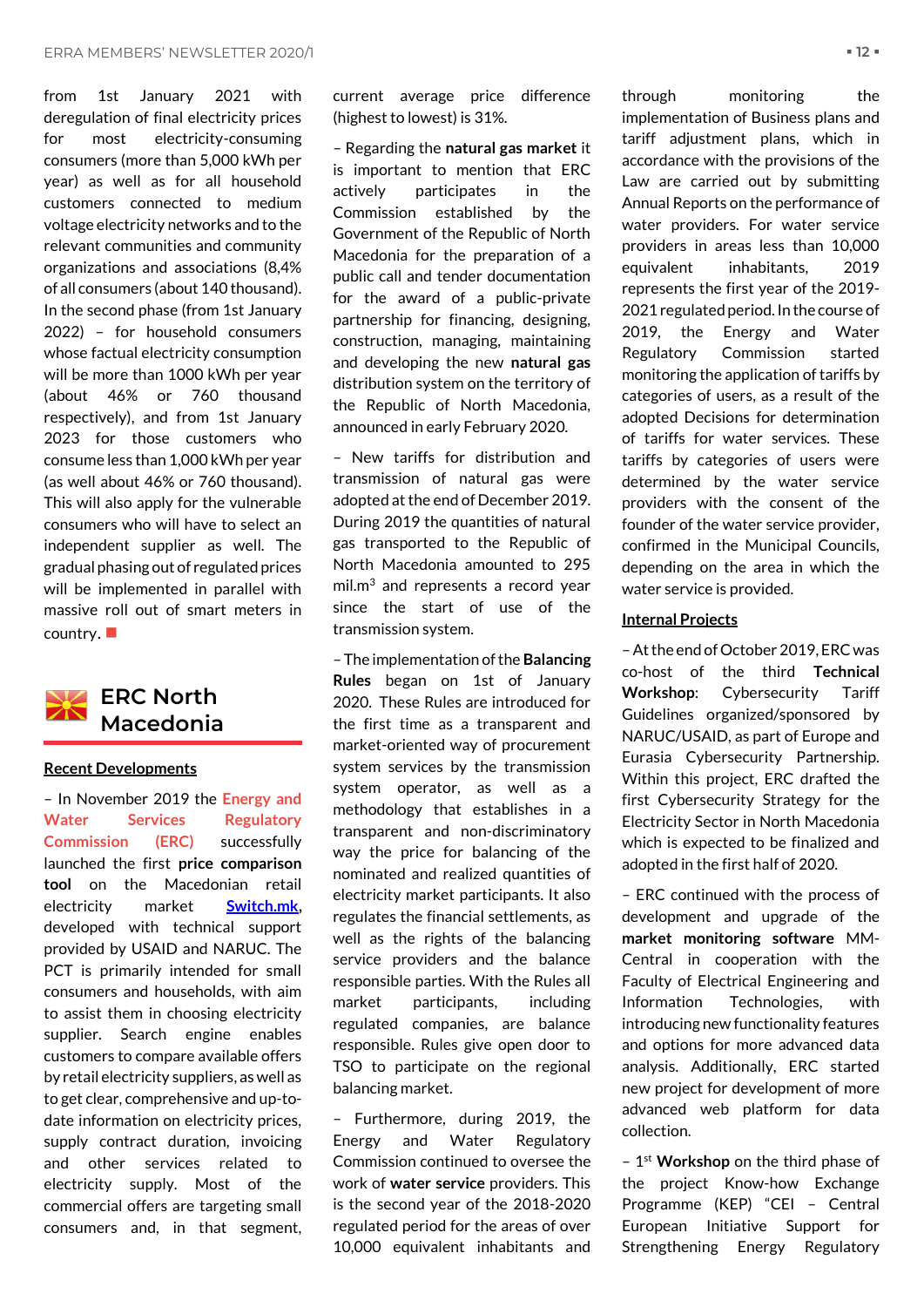Authorities in the Western Balkan took place in Sofia, Bulgaria on 21st of February 2020. Energy Regulatory Commission is part of the two regional projects of USAID/NARUC on "Enhancing Market Performance by understanding the Value Position for Market Coupling" and "Improving Investment Planning Through the Implementation and Enforcement of Quality of Service Standards" that will be implemented in 2020.

– ERC continued with the process of development and upgrade of the market monitoring software MM-Central in cooperation with the Faculty of Electrical Engineering and Information Technologies, with introducing new functionality features and options for more advanced data analysis. Additionally, ERC started new project for development of more advanced web platform for data collection.

# **Significant Energy News**

– The Parliament of the Republic of North Macedonia has adopted the **new law on the Energy Efficiency** on the 10-th of February 2020. Among other things, the Energy efficiency law contains provisions on energy efficiency during transmission, distribution and energy supply. The operators of the transmission and distribution systems for electricity and natural gas, as well as the operator of the thermal energy distribution system, are obliged to make a technical and economic estimate for all costs and benefits for the market, as well as to increase the energy efficiency from the introduction of advanced energy systems, metering systems and smart grid.

– ERC, through tariffs for transmission and distribution, to the extent technically feasible and economically viable in relation to potential energy conservation, shall provide for the installation of multi-functional meters and smart metering systems for electricity, heat, natural gas and energy consumers that reflects their real energy consumption and provides a real time usage information, as other measures prepare operators for distribution and supply systems energy consumption in relation to energy efficiency in metering, billing and information saves consumers.

– Also, the operators of the transmission and distribution systems for electricity and natural gas, as well as the operator of the thermal energy distribution system, in accordance with the obligations of the Energy Law, in planning the development of the relevant systems for the area they are operating, are obliged to make an assessment of the reduction of losses and the potential for improvement of energy efficiency in their systems.

– In the reporting period, the electricity market operator, MEMO DOOEL Skopje, which is a separate legal entity established by the electricity transmission system operator, was unbundled as an independent legal entity. On 25 September 2019, the Energy Regulatory Commission issued a license to the National Electricity Market Operator – MEMO DOOEL Skopje to perform energy activity organization and management of the electricity market. They have started its activity on October 1, 2019, also they have applied to be nominated as organized electricity market operator.  $\blacksquare$ 



# <span id="page-12-0"></span>**Recent Developments**

– The regulator was included in the Multisectoral Commission for the Power Sector Reform, contributing with regulatory proposals to guarantee the sustainability and development of the sector in activities such as generation, transmission, distribution and commercialization. Some of the considerations raised by **Peru's Regulatory Agency for** 

**Investment in Energy and Mining (Osinergmin)**:

- Acknowledgment of firm capacity of the generation plants that use renewable energy to sell power supply.
- Update the rate of the Electric Concessions Law.
- **Elimination of the natural gas** statements on prices. The National Committee of Economic Operation of the National Integrated System- COES- the Peruvian ISO will be responsible of calculating the price on a weekly base, considering the natural gas contracts (take or pay, carry forward, and make up) and the optimization of them in the Medium Term Planning.

– Osinergmin also contributed with technical opinions to the Law that promotes the National System of Land and Subsurface-use Planning and Management, considering the oversight of the facilities of the operators of natural gas, fuel and power sectors.

– The inspection programme with drones was launched. The initiative prioritize infrastructure with higher risks or difficult access with high definition and georeferenced tools. The programme for the power sector was awarded by citizens as the best government programme for inspection and compliance.

– After 8 years of administrating the Fund for Energy Social Inclusion (FISE) 2012-2020, the regulator transferred the FISE to the Ministry of Energy and Mines in February 2020. The FISE finances programs to narrow energy gaps, allowing vulnerable families to access electricity and natural gas with a significant reduction in costs. This programme has been internationally awarded and some of its landmarks under Osinergmin administration were: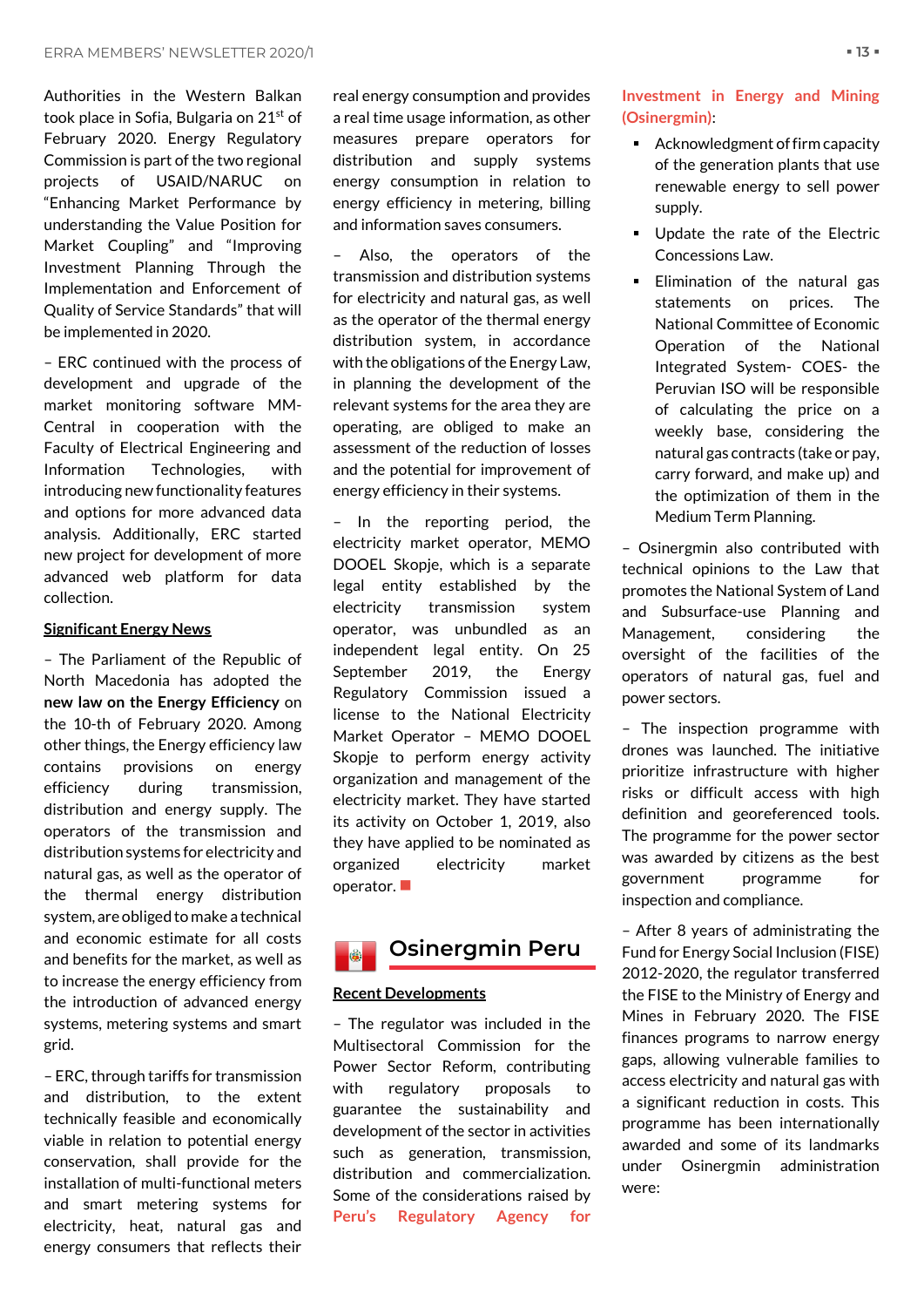- **■** 8 million households benefited with the LPG Discount Voucher Program; representing approximately 9 million people, 30% of the population of Peru.
- **•** 9 million households benefited from the Residential Electricity Rate Compensation Mechanism: approximately 70% of residential electricity consumers.
- More than 495,000 domiciliary natural gas installations. More consumers have been connected the past 3 years than in the entire period from 2004 to 2016.
- 5473 vehicle conversions to natural gas, reducing carbon print.
- 177 609 photovoltaic panels installed in rural areas, bringing electricity for the first time. Consequently, about 2,300 medical posts can now refrigerate and keep vaccines and medicines in good condition, as well as hundreds of rural schools have now better conditions for teaching.

# **Internal Projects**

– Two relevant books were issued to encourage the national discussion on electromobility and energy transition; the latter, focused on the integration of renewable energies in the Peruvian energy matrix

- **<u>[on electromobility](https://www.osinergmin.gob.pe/seccion/centro_documental/Institucional/Estudios_Economicos/Libros/Osinergmin-Electromovilidad-conceptos-politicas-lecciones-aprendidas-para-el-Peru.pdf)</u>** (available in Spanish)
- **<u>If [on energy transition](https://www.osinergmin.gob.pe/seccion/centro_documental/Institucional/Estudios_Economicos/Libros/Osinergmin-Energias-Renovables-Experiencia-Perspectivas.pdf)</u>** (available in Spanish)

– The regulator got a national certification for intercultural best practices, for issuing content for consumers in Quechua and Aymara, two of the most spoken languages in Peru, in addition to Spanish. To reinforce this commitment of energy inclusion measures, Osinergmin also launched information materials in Braille.

– Osinergmin signed a Memorandum of Understanding with the Florence School of Regulation to professionalize its staff and with the Residential Public Utilities of Colombia to exchange best practices to supervise and audit the power and hydrocarbon markets.

– Some of the international meetings hosted in Peru were: the 10<sup>th</sup> anniversary meeting of the International Confederation of Energy Regulators (ICER), the  $1<sup>st</sup>$  Preparatory Meeting of the VIII World Forum on Energy Regulation and the V Global Forum on Energy "Energy transition and monitoring of new technologies".

# **Significant Energy News**

– Osinergmin is in a current restructuring process analysis as set forth in the National Decree PCM-023-2020.

– The Decree is based on a series of events triggered after an unfortunate accident of a LPG tank truck (January 2020) questioning the inspection functions of the regulator. Nevertheless, the evidence has shown that this event encompasses different sectors and entities of the state.

– As of today, the regulator has an acting Chair until a national contest to select a new Chair is issued. ■

<span id="page-13-0"></span>

# **Recent Developments**

– On **November 11, 2019** the **Romanian Energy Regulatory Authority (ANRE)** approved the documents required to launch on November 19, 2019 the local project LIP 15 for coupling the intraday electricity market. Thus, Romania adopts the single European solution for coupling intraday markets, in accordance with the provisions of Commission Regulation (EU) 2015/1222 of 24 July 2015 establishing guidelines on capacity allocation and congestion management.

Bulgaria, Croatia, the Czech Republic, Hungary, Poland and Slovenia are also part of the project.

By extending the functioning of the intra-day market at regional level and adopting the single European solution, it is expected to increase the liquidity of the intra-day market, ensuring a lower market share and more accurate balancing of participants, better use of production capacity and resources, optimal use the of cross-border capacity for electricity transmission and, last but not least, as an indirect consequence, to increase the security of supply of consumers in Romania.

– Starting with **September 2019**, ANRE carried out analyses on the existing generation capacities in order to identify the differences between the installed power and the available one, in order to evaluate the existing electricity generation capacities in the country as accurately as possible.

– On **January 9, 2020**, it was published in Official Gazette Government Emergency Ordinance (GEO) no. 1/2020, which amends GEO 114/2018. The main provisions of the new GEO refer to the waiver of regulated prices for natural gas and electricity in the middle and the end of 2020. Also, the rate of return on investments in these sectors will be set by ANRE, in accordance with the provisions existing prior to the publication of GEO 114/2018. In addition, the 2% tax applied on the turnover of the companies in the energy sector is eliminated and the new tax will be established, annually by ANRE.

# **Internal Projects**

– The Cooperation and Assistance Program between ANRE of the Republic of Moldova and ANRE from Romania was signed on **September 26, 2019**. The program aims to develop and intensify bilateral cooperation on multiple levels, in order to acquire best practices in regulating the energy sector, as well as the implementation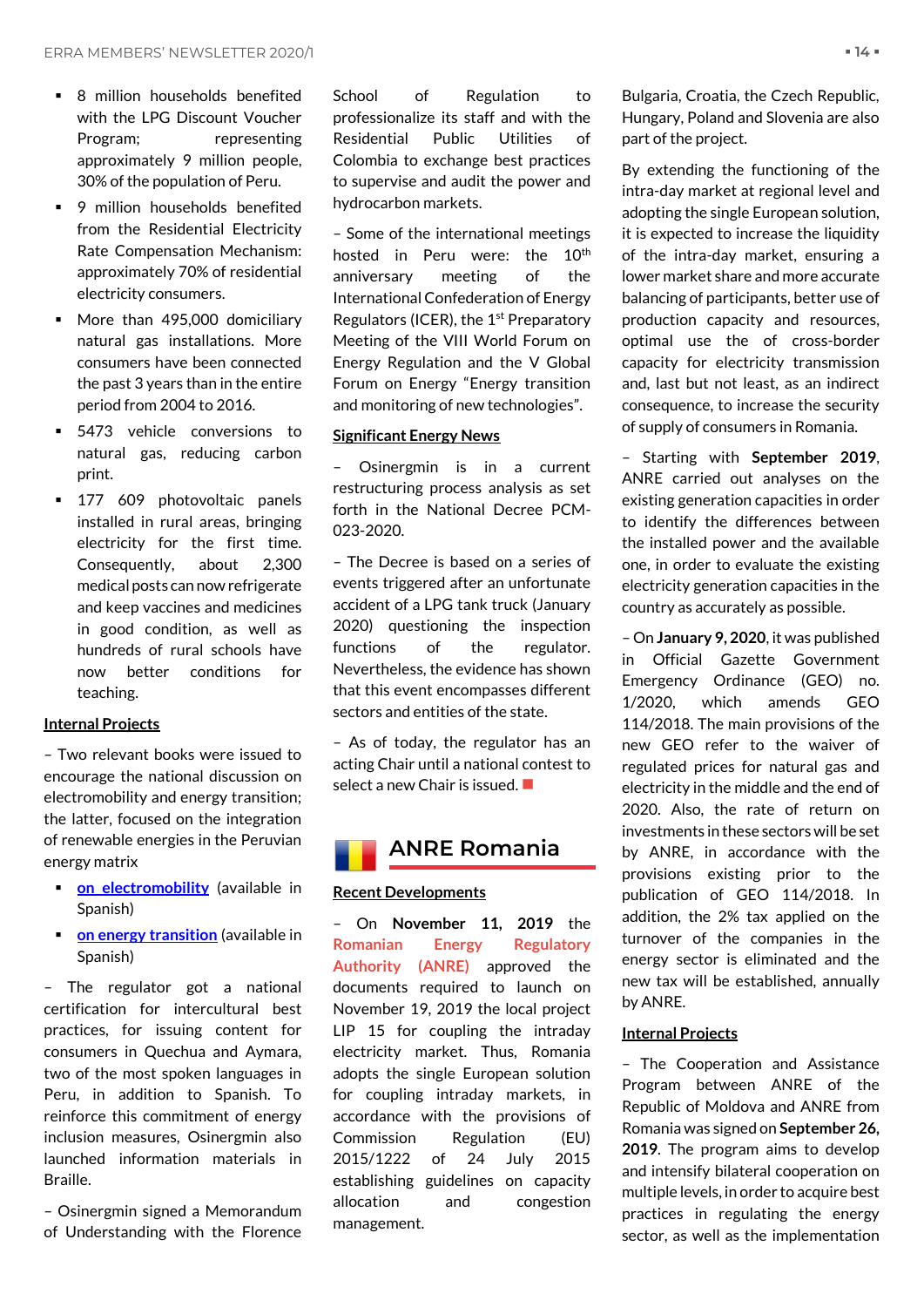of European and international standards in the following areas of responsibility: electricity, natural gas, thermo-energy, licensing, monitoring and control of licensed activities, legal and consumer protection issues, energy surveillance, information technology (IT), international cooperation and communication.

The collaboration between the two public authorities will include regular meetings between the management and support teams, the exchange of experience and the provision of support in the field of elaboration and amendment of the national regulatory framework in the energy field through the experience of Romania as a member state of the European Union, joint projects, attracting available European funds, study visits, trainings for employees, participation in conferences, meetings, seminars or other events organized with the support of international partners.

On February 20, 2020, Mr. Veaceslav Untila, the director general of the National Agency for Energy Regulation of the Republic of Moldova paid a working visit to ANRE, where he was received by a delegation headed by Mr. Dumitru Chiriță, the president of ANRE.

During the visit, the stage of implementing the objectives set out in the Cooperation and Assistance Program between ANRE Moldova and ANRE Romania signed on Chisinau on 26.09.2019, was reviewed.

At the same time, several topics were addressed regarding the consultancy activity that ANRE Romania provides to the colleagues in Moldova.

The parties expressed their satisfaction with the way in which the collaboration between experts took place between September 2019 and January 2020 and agreed on the issues that will be addressed in the next period regarding the implementation of best practices applied by ANRE

Romania when developing the regulatory framework.

The participants expressed their willingness to intensify their collaboration in order to implement the provisions of the Clean Energy Package, as well as in the areas of electricity and natural gas technical and market regulations, in particular regarding the monitoring aspects and control of licensed activities.

– On **November 7, 2019**, ANRE, together with the ESCOROM Association of Energy Services Companies in Romania, organized a seminar dedicated to financing ESCOtype projects through energy performance contracts, and on **November 29, 2019**, ANRE started the Campaign "Energy saving" among students. The purpose of the campaign is to stimulate the interest of the little ones to improve the quality of life, by applying simple and accessible energy saving solutions.

# **Significant Energy News**

According to the provisions of GEO no. 1/2020, the activity on energy efficiency was taken over by the Ministry of Economy, Energy and Business Environment from ANRE.

# <span id="page-14-0"></span>**AERS Serbia**

# **Recent Developments**

– Upon the request of energy entities JP EPS Beograd, EMS a.d. Beograd and the Distribution System Operator "EPS Distribucija" d.o.o. Beograd, on the session held on 31/10/2019, the Council of the Energy Agency of the Republic of Serbia has approved decisions on electricity transmission tariffs (+3.9%), electricity distribution tariffs (+2%) and guaranteed supply prices (+3.9%).

– In line with the Energy Law ("Official Gazette of RS", No. 145/14), on January 23, 2020, the Council of the **Energy Agency of the Republic of Serbia (AERS)** has adopted a Decision

on 2020 Power System and Ancillary Services Charges. This Decision sets charges of capacity reserve for system services, i.e. secondary and tertiary control which are necessary for the provision of secure, reliable and stable operations of the power system, i.e. for frequency regulation and exchange capacity, as well as ancillary services for the regulation of voltage and reactive power and the price of black start.

– On the session of February 21, 2020, the Council of the Energy Agency of the Republic of Serbia has adopted a Decision on the issuance of the certificate to GASTRANS LLC as to an independent natural gas transmission operator. Basically, this Decision represents a confirmation of the Preliminary AERS Decision which was adopted on August 15, 2019 and the same obligation is imposed to GASTRANS LLC, i.e. to submit certificates of occupancy or to register ownership rights over natural gas transmission system facilities and the evidence confirming that the company operates and manages the constructed transmission system independently 6 months since the beginning of operational work at the latest. ■

<span id="page-14-1"></span>

# **Recent Developments**

**February, 2020 – Amendment to the Electricity Market Law.** Second legislation have been established by the **Energy Market Regulatory Authority (EMRA)** to allow electricity generation projects which have more than one resources.

**February, 2020 – Physically Settled Power Futures Market.** At the moment EPİAŞ operates day-ahead and intraday power markets as well as natural gas spot market. In addition to these markets, legislation on the Physically Settled Power Futures Market (PSPFM) has been established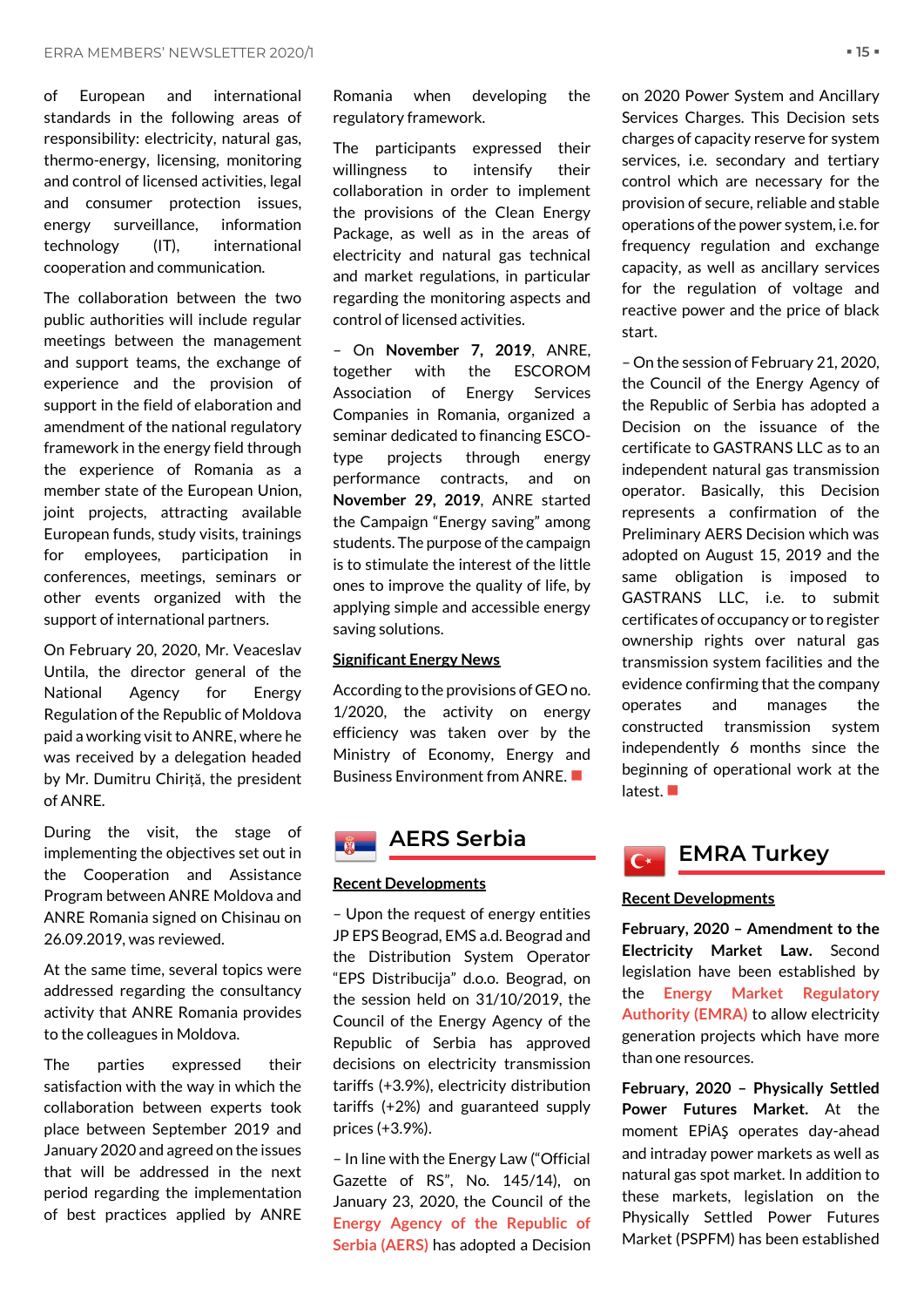by EMRA in February 2020. PSPFM will enable market participants to hedge their positions in order to protect themselves from market price risks and anticipate futures price expectations (price discovery). Moreover, it will provide price signal for investors and indirectly support long-term security of supply.

**January, 2020 – Amendment to the related principals and procedures.**  Organized Natural Gas Wholesale Market Operation Code, which has been in force as of 1 September 2018, was amended. With this amendment, Balance of Week, Weekends and Working Days Next Week contracts were introduced to the organized market. The new products will be available as of June 2020, and will be the basis of Weekly Reference Price, providing another benchmark for gas prices in the Turkish gas market.

**December, 2019 – Online Application (Digitalization).** Since December 1, 2019, license-holders, who want to realize transactions regarding prelicense and license applications and amendments, have been obliged to apply to EMRA on digital platform.

**December, 2019 – Eligibility Limit announced.** As of 2020, all consumers with consumption greater than 1400 kWh per year or directly connected to the transmission system or an organized industrial zone have the right to choose their supplier and the theoretical market opening ratio is 96,8%.

**November, 2019 – Announcement of final list of the projects that will benefit from Renewable Energy Support Mechanism.** Applications were received in October 2019. The final list for the year 2020 was published in November. 21.113 MW<sup>e</sup> of installed capacity is accepted for YEKDEM.

**September, 2019 – Amendment to related principals and procedures.**  "The Regulation on Determination of Spot Pipeline Import Methods and

Quantities" has come into force. With the implementation of this regulation, it can be possible to bring natural gas with yearly, quarterly and monthly agreements and along with the flexibility provided by the organized spot gas market, the increase in crossborder trade ensured by the new regulation will be beneficial for Turkey's aim to be a regional natural gas trade center.

### **Tariffs**

4<sup>th</sup> Regulatory period of 5 years for electricity distribution and incumbent retail companies will start from the beginning of 2021. As a matter of the fact that couple months left for the new period, EMRA started to gather all financial and network data of the regulated companies. Meanwhile, revisions of legislation are in progress.

6<sup>th</sup> Regulatory period of Electricity transmission tariffs will also start with 2021. TEİAS is running the transmission system as a governmentowned monopole. TEİAS tariff method expected to be similar with its current period.

In December 2019, Natural gas transmission tariffs were published for the period of 2020-2022. The prices are increased approximately 60%.

# **Internal Projects**

EMRA is beneficiary for European funded Instrument for Pre-accession (IPA) project. The subject of the project is Technical Assistance for Improvement of Performance-Based Tariff Regulation of EMRA for Turkish Energy Markets through Introducing an Enhanced Monitoring System. Tariff personnel of EMRA organized 2 site visits and several workshops within the scope of Improvement of Performance based Tariff Setting for Transmission and Distribution System Operations at Turkish Electricity and Natural Gas Markets. They also made an in-depth study of the UK's RIO model.

### **Significant Energy News**

– Considering the new pipeline projects as well as the rapidly increasing spot LNG trade in Turkey, utilization of spot pipeline gas as a strategic instrument for the crossborder trade is essential for improving the status of Turkey in international natural gas markets. Within this scope, "The Regulation on Determination of Spot Pipeline Import Methods and Quantities" has come into force in September, 2019. The first Spot Import Capacity Auctions for yearly, quarterly and monthly capacity products were introduced to the Turkish Natural Gas Market in January 2020 by this regulation. The new capacity mechanism is expected to encourage new suppliers and result in greater source and price diversity. Importers holding long-term contracts preserve their share in import interconnection points and the remaining capacity is allocated to spot market. Along with the flexibility provided by the organized spot gas market, the increase in cross-border trade ensured by the new regulation will be beneficial for Turkey's aim to be a regional natural gas trade center.

– With the Presidential Decree published on Official Gazette of 3 March 2020, the President of the Energy Market Regulatory Board, Mr. Mustafa Yılmaz reappointed as President for four years period. ■

<span id="page-15-0"></span>

## **Recent Developments**

**PURPA regulations** (September 29, 2019) – The U.S. Federal Energy Regulatory Commission FERC finally issued a rulemaking proposing to modernize PURPA regulations. The **National Association of Regulatory Utility Commissioners (NARUC)** filed comments based on a 2016 [resolution](https://pubs.naruc.org/pub.cfm?id=2E819F07-EA90-6910-0CEC-8A08E97AD73D) and 2018 [whitepaper](https://pubs.naruc.org/pub.cfm?id=E265148B-C5CF-206F-514B-1575A998A847) proposed to modernize its regulations governing small power producers and